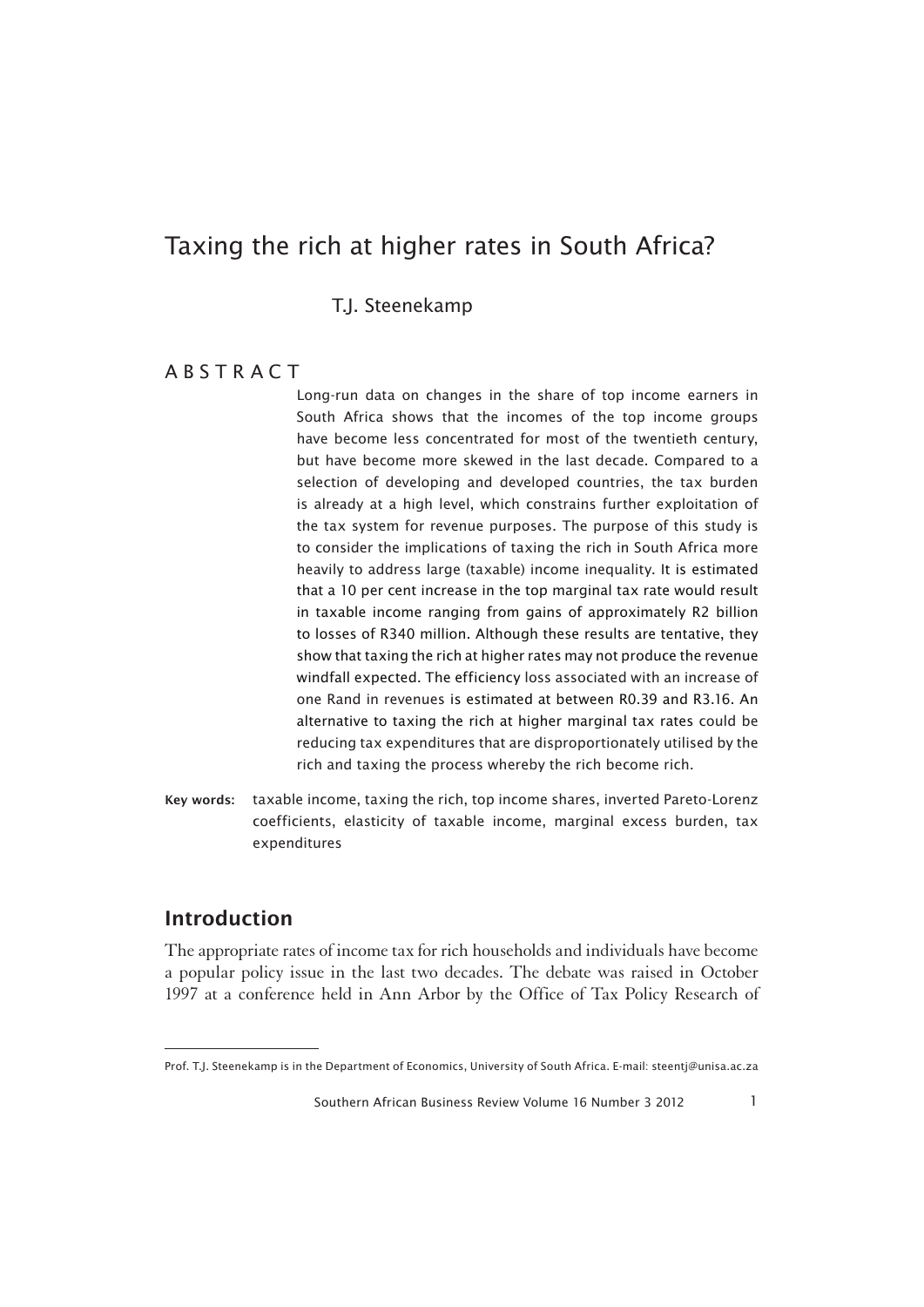the University of Michigan Business School entitled, '"Does Atlas Shrug?" The Economic Consequences of Taxing the Rich' (see Slemrod 2000). Recently the debate was further invigorated by a *New York Times* article in which billionaire investor Warren Buffett alleged that the super-rich do not pay enough taxes (Timeslive 2010). US president Barack Obama is also calling for "millionaires and billionaires" to "pay their fair share", and the new French president is arguing for a 75% tax rate on household incomes above \$1.3 million (*Economist* 2012a, 2012b). The call for a "millionaire surcharge", as proposed by Democratic Senate leader Harry Reid, led Dalmia (2011) to remark that, "For Democrats, millionaires are the new Gypsies – a minority whom it is perfectly acceptable to persecute because its wealth is ill-gotten, not the product of hard work." In the United Kingdom (UK), it was announced in 2008 that a 45 per cent tax on incomes above £150 000 would take effect in 2011, but this rate was increased to 50 per cent and the date brought forward to April 2010 (Brewer, Browne & Johnson 2012: 181).

Interest in the taxation of the rich is not just about the popularity of the rates debate. Tanzi (2004: 540) notes that since high-income earners generally benefit most from globalisation, the personal income tax system is ideally suited to capture revenue from these income groups for redistributive purposes. Atkinson (2007: 19– 25) concludes that considering the command the rich have over resources and people (power) as well as the recent global rise in inequality at the top makes the study of the income distribution at the top important rather than just sensationalist.

Top income earners may account for a small percentage of the population but a large share of total income and taxes paid. It is obvious that the rich are important to economic development for that is where the concentration of money is as well as wealth, net savings and talent (see Slemrod 1998: 6–7; Matthews 2011: 18–23). A progressive income tax system taxes success and may discourage entrepreneurial entry and innovation (see Gentry & Hubbard 2004). The very rich receive relatively more compensation in the form of cash, bonuses, share options and capital income than other income groups, which makes them more responsive to demand conditions and the business cycle. It also enables them to shift the form in which they receive income in the short run (see Goolsbee 1998). The savings behaviour of the rich and very rich is very different from the rest of the population and cannot be explained by models relying only on wealth accumulation aimed at future consumption or for their heirs. Wealth accumulation may be intrinsically desirable (Carroll 1998). The hours of work of high-income taxpayers are sometimes assumed to be more responsive to high marginal tax rates. The evidence is inconclusive, but suggests that high-income taxpayers (in particular men) may be more involved in tax planning in response to marginal tax rates (see Moffitt & Wilhelm 1998; Meghir & Phillips 2010; Gruber & Saez 2002).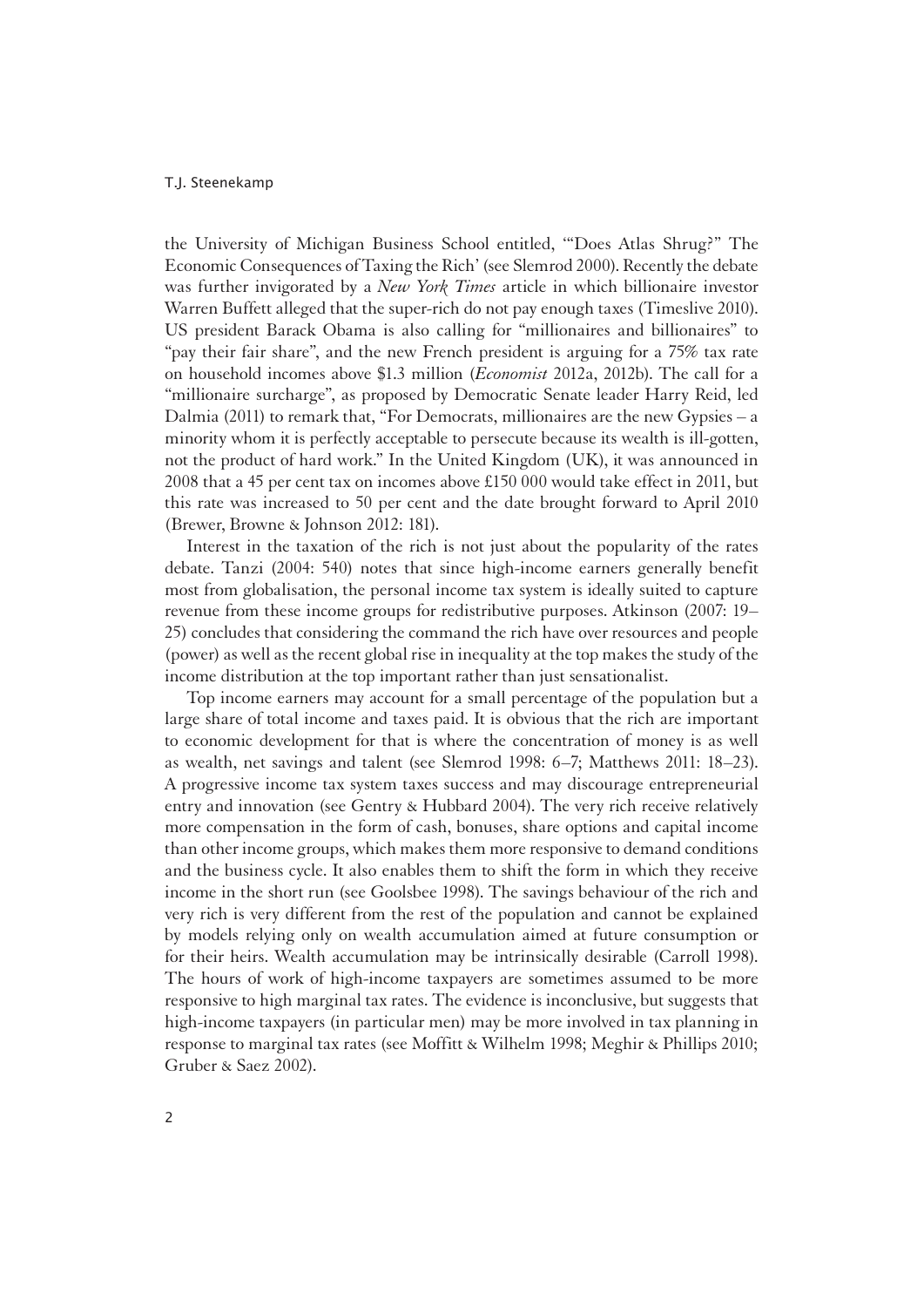Who are the rich? For the purposes of this study, the group with the top 1 per cent income share is denoted as 'the rich' and the top 0.1 per cent as 'the very rich'. Further classification is of semantic value, but the top 0.01 could be called 'the superrich'. The income measure used is also relevant. In this study the gross income share of the top 1 per cent and the 'taxable' income share of the top 1 per cent will be used. It should be noted that being part of the top 1 per cent does not necessarily mean being rich (see Atkinson, Piketty & Saez 2011: 52). Relative income levels differ between countries, and there are also huge differences within the top 1 per cent.

South Africa is characterised by large income and taxable income inequality. In 2010 the taxable income share of the top 10 per cent was 47 per cent; that of the top 1 per cent of taxpayers was approximately 18 per cent (calculated from National Treasury & SARS 2011: A.2.1.1). Although the focus of this study is the top 1 per cent, the income composition of the top 10 per cent can be indicative of their characteristics. According to the Income and Expenditure Survey of StatsSA (2008: Table 3.8), the upper-income decile earns most of their income from salaries and wages (66.9 per cent). Income from capital is in the order of 1.6 per cent but, as expected, when compared to other income groups constitutes the highest share (double the nexthighest share earned by decile 8. The upper-income group also earns the most from self-employment and business income. Using three different data sets, Leibbrandt, Woolard, Finn and Argent (2010: Table A.3.5) showed that the share of capital income of the top decile was 4.42 in 1993, 5.51 in 2000 and 11.0 per cent in 2008. This clearly indicates a rising share.

Public debt levels in South Africa are low compared to other countries affected by the global financial meltdown, and fortunately finding additional sources to decrease high debt levels is not a major objective for the fiscal authorities. However, the tax authorities are nevertheless faced with ever-increasing economic, social and political demands requiring higher public expenditures. To meet these redistributional and development needs, existing tax sources will have to be used more efficiently and equitably. Avenues for new or alternative tax sources also need to be explored. One option to change the distribution at the top and to obtain revenue for redistributive purposes is to tax the rich more.

Because of the economic importance of the rich, it is imperative to study how sensitive their behaviour is to changes in income and what the implications are for public policy and taxation in particular. However, it is first necessary to know what has happened to top incomes. Long-run data on changes in the high-income group's share of total incomes recently became available for a large number of countries including South Africa. The results from these data series will be discussed in the section on the distribution of top incomes. The question is how much scope there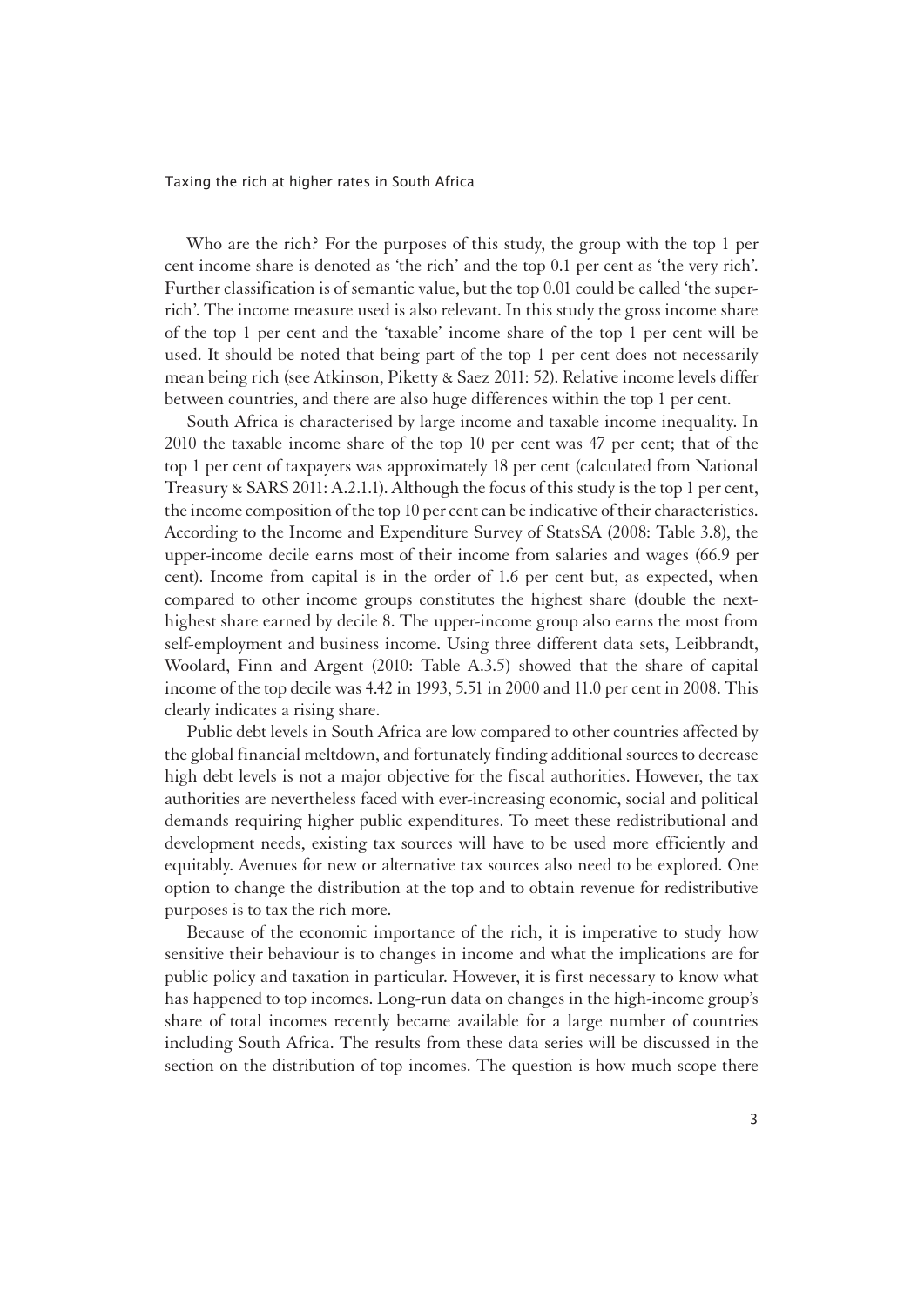is for additional tax revenue by changing the tax contribution of this group. This question is approached in two steps. Consideration is first given to the overall level of the tax burden and the share of personal income tax in particular. This is done in the section on tax revenue levels and composition. As described in the section on redistribution from the rich, the next step is to determine the potential for higher tax revenue by taxing the rich at higher marginal rates. Taxing the rich will have efficiency implications, however, which are also addressed in this section. The alternatives to taxing the rich at higher marginal tax rates are briefly reviewed in the section on alternatives to taxing the rich at higher rates.

## The distribution of top incomes

1The study of top incomes of Continental European and English-Speaking Countries during the twentieth century has been the aim of a project that culminated in a first volume edited by Atkinson and Piketty (2007). A second volume dealt with top incomes from a global perspective (Atkinson & Piketty 2010). These studies provide a data series and technical information for a number of countries that make comparisons possible (although the data sets are not fully homogeneous across countries). Instead of using household survey data, tabulated tax data are used to estimate top income shares by using Pareto interpolations and control totals for population and income – see Atkinson and Piketty (2007: 26–34) and Atkinson et al. (2011: 12–40) for a discussion of measurement issues and possible limitations. The data from these studies are also captured and integrated in the World Top Incomes Database compiled and maintained by the Paris School of Economics (Alvaredo, Atkinson, Piketty & Saez 2012). Using the same methodology, Alvaredo and Atkinson (2010) published a discussion paper under the auspices of the Centre for Economic Policy Research (CEPR) entitled 'Colonial rule, Apartheid and natural resources: top incomes in South Africa, 1903–2007'. Three data sets are estimated for South Africa covering top income shares for a period of more than 100 years.

Alvaredo and Atkinson (2010: 14) summarise their evidence on the top incomes in South Africa as follows:

- Incomes are highly unequally distributed. In 2005 the share of the top 10 per cent in gross income was in excess of 44 per cent, that of the top 5 per cent over a third and that of the top 1 per cent above 15 per cent (see Figure 1).
- There has been a fall in top income shares over much of the twentieth century, with the exception of an upward spike during the years of the Great Depression and the Second World War (see Figure 1).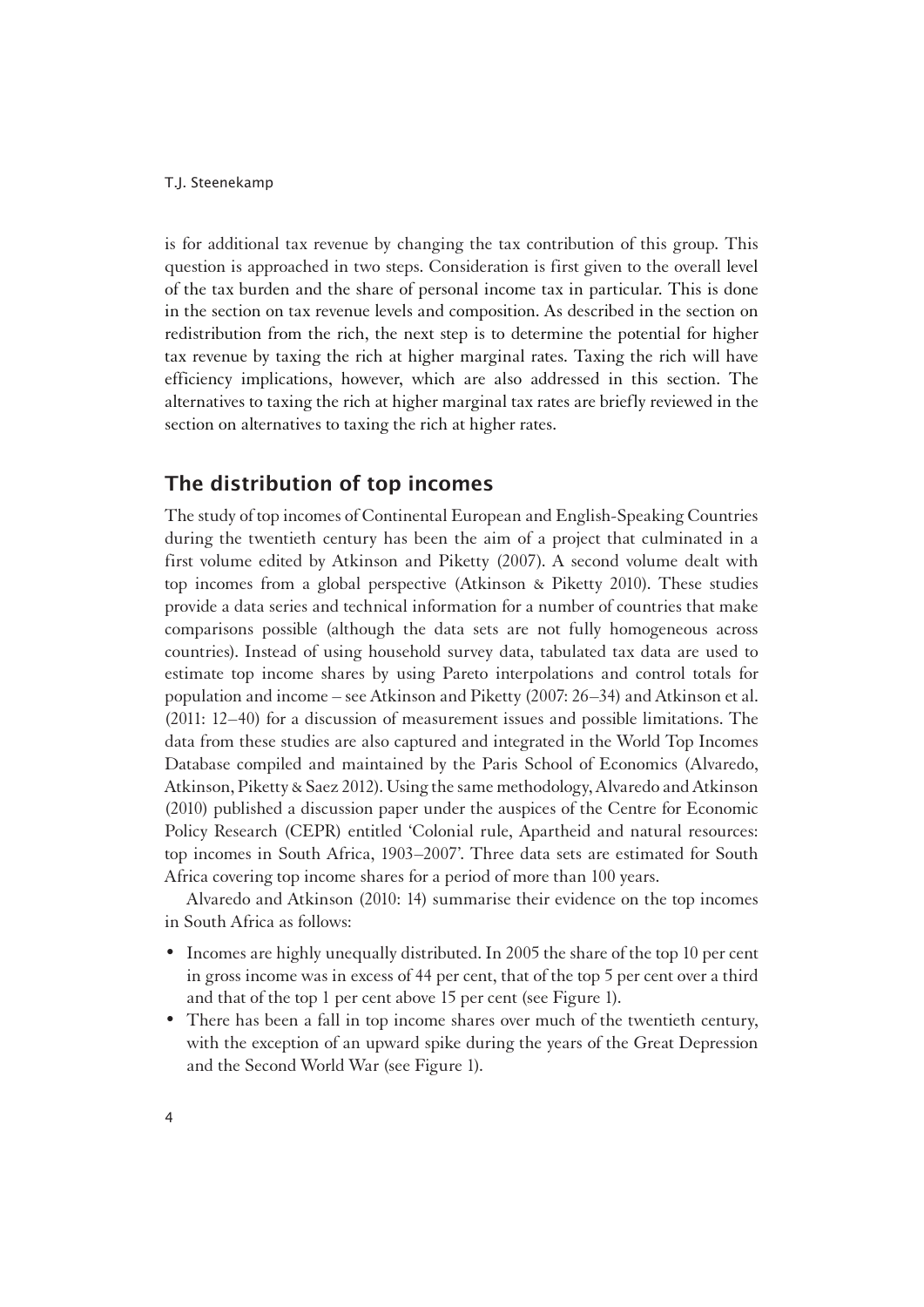- There is an upward trend in top income shares in the present century (2002– 2007). Note that the data for this period are not entirely comparable with previous periods since capital gains have been included in the later series. The impact of capital gains on the top 1 per cent is often significant and may be observed as an increase in inequality (see Atkinson et al. 2011: 35–36).
- Incomes within the top groups have become less concentrated in the twentieth century. This is evident from the inverted Pareto-Lorenz coefficients – the share of the top 0.1 per cent within the share of the top 1 per cent (see Alvaredo & Atkinson 2010: Table A.5B and A.5C). Higher coefficients imply more inequality (or concentration) of income within the distribution. The coefficients were around 2.09 in 1914, 1.66 in 1954 and 1.52 in 1993. From 2002 to 2007, concentration increased from 1.88 to 2.01 (see Figure 2).



Notes: a. Data for 1914–1939 exclude dividend income.

b. Data for 1944–2007 include dividend income.

c. Tax statistics for the years 1994–2001 are not available.

Sources: Alvaredo & Atkinson (2010: Table A.5A); Alvaredo, Atkinson, Piketty & Saez (2012)

Figure 1: Top income shares in South Africa (1914–2007)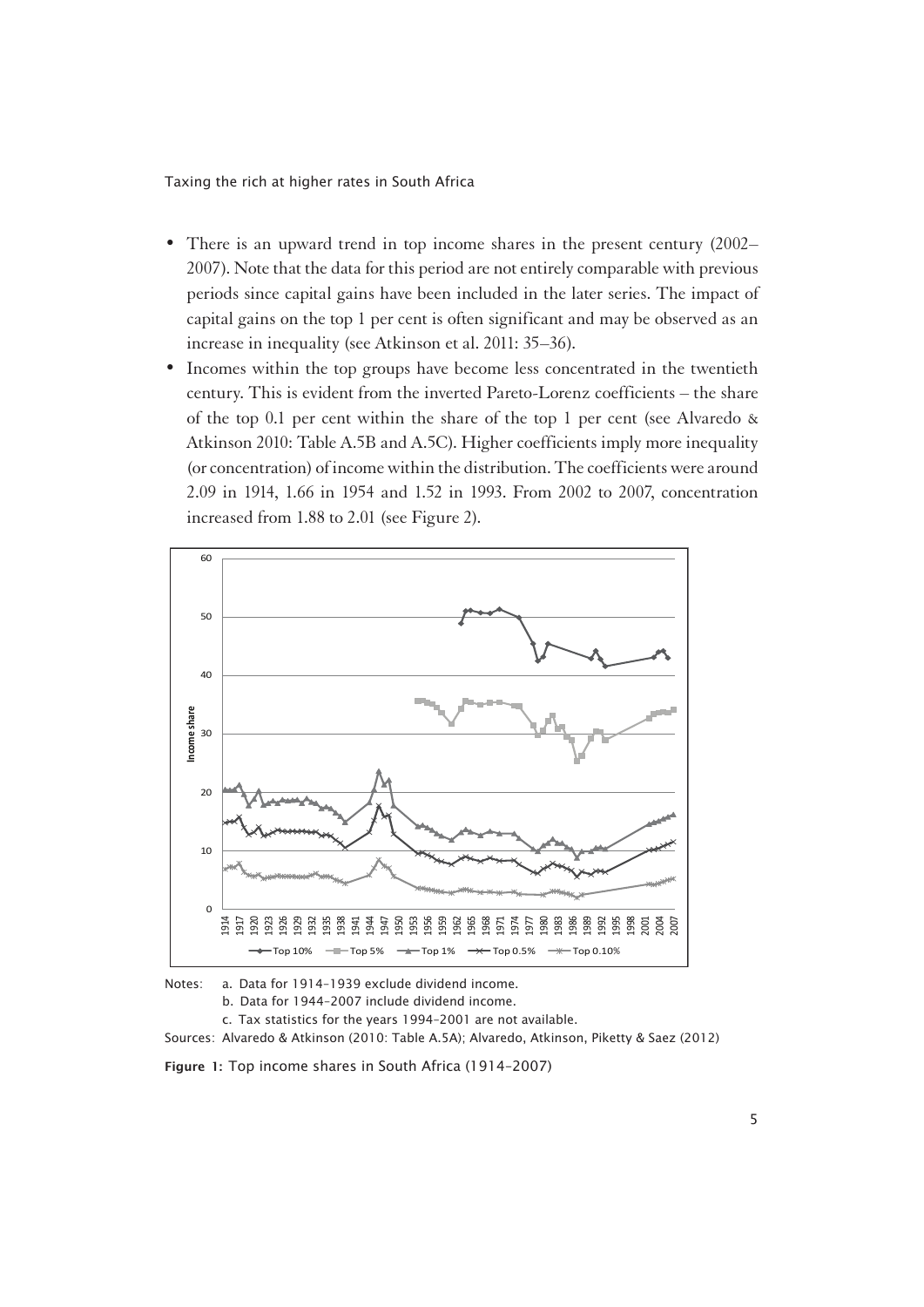|      | Argentina | Australia | India | Indonesia | <b>Mauritius</b> | New<br>Zealand | South<br>Africa |
|------|-----------|-----------|-------|-----------|------------------|----------------|-----------------|
| 1980 |           | 4.79      | 4.78  |           | 6.72             | 5.65           | 10.89           |
| 1981 |           | 4.61      | 4.39  |           | 6.25             | 5.5            | 11.35           |
| 1982 |           | 4.67      | 4.51  | 7.17      | 5.8              | 5.49           | 12              |
| 1983 |           | 4.68      | 6.46  |           | 5.39             | 5.68           | 11.34           |
| 1984 |           | 4.75      | 6.39  |           | 4.99             | 5.6            | 11.3            |
| 1985 |           | 5.02      | 8.24  |           | 4.97             | 5.51           | 10.64           |
| 1986 |           | 5.39      | 8.64  |           | 4.95             | 4.88           | 10.35           |
| 1987 |           | 6.67      | 8.12  | 7.99      | 4.92             | 5.48           | 8.78            |
| 1988 |           | 8.41      | 8.52  |           | 4.23             | 5.35           | 9.88            |
| 1989 |           | 6.43      | 8.19  |           | 4.76             | 6.59           |                 |
| 1990 |           | 6.34      | 7.42  | 8.05      | 4.93             | 8.21           | 9.85            |
| 1991 |           | 6.41      | 7.12  |           | 5.01             | 7.96           | 10.54           |
| 1992 |           | 6.55      | 6.96  |           |                  | 8.4            | 10.56           |
| 1993 |           | 6.96      | 8.53  | 9.1       | 4.54             | 8.76           | 10.27           |
| 1994 |           | 7.13      | 8.09  |           | 4.69             | 9              |                 |
| 1995 |           | 7.23      | 8.67  |           | 4.62             | 8.98           |                 |
| 1996 |           | 7.24      | 8.72  | 9.69      | 4.52             | 8.92           |                 |
| 1997 | 12.39     | 7.81      | 10.7  |           | 4.5              | 9.16           |                 |
| 1998 | 12.57     | 7.84      | 8.95  | 12.42     | 4.75             | 10.21          |                 |
| 1999 | 13.53     | 8.84      | 8.95  | 13.65     |                  | 13.77          |                 |
| 2000 | 14.34     | 9.03      |       | 13.82     |                  | 8.34           |                 |
| 2001 | 12.91     | 8.31      |       | 15.52     | 4.85             | 8.72           |                 |
| 2002 | 15.53     | 8.79      |       | 10.47     | 3.9              | 8.78           | 14.58           |
| 2003 | 16.85     | 9.18      |       | 9.76      | 5.13             | 9.33           | 14.84           |
| 2004 | 16.75     | 8.89      |       | 8.46      | 5.28             | 9.93           | 15.05           |
| 2005 |           | 9.12      |       |           | 4.98             | 9.48           | 15.5            |
| 2006 |           | 10.06     |       |           | 6.05             | 8.89           | 15.77           |
| 2007 |           | 9.84      |       |           | 6.68             | 8.54           | 16.25           |

Table 1: Top 1 per cent income share in Argentina, Australia, India, Indonesia, Mauritius, New Zealand and South Africa (1980–2007)

Source: Alvaredo et al. (2012)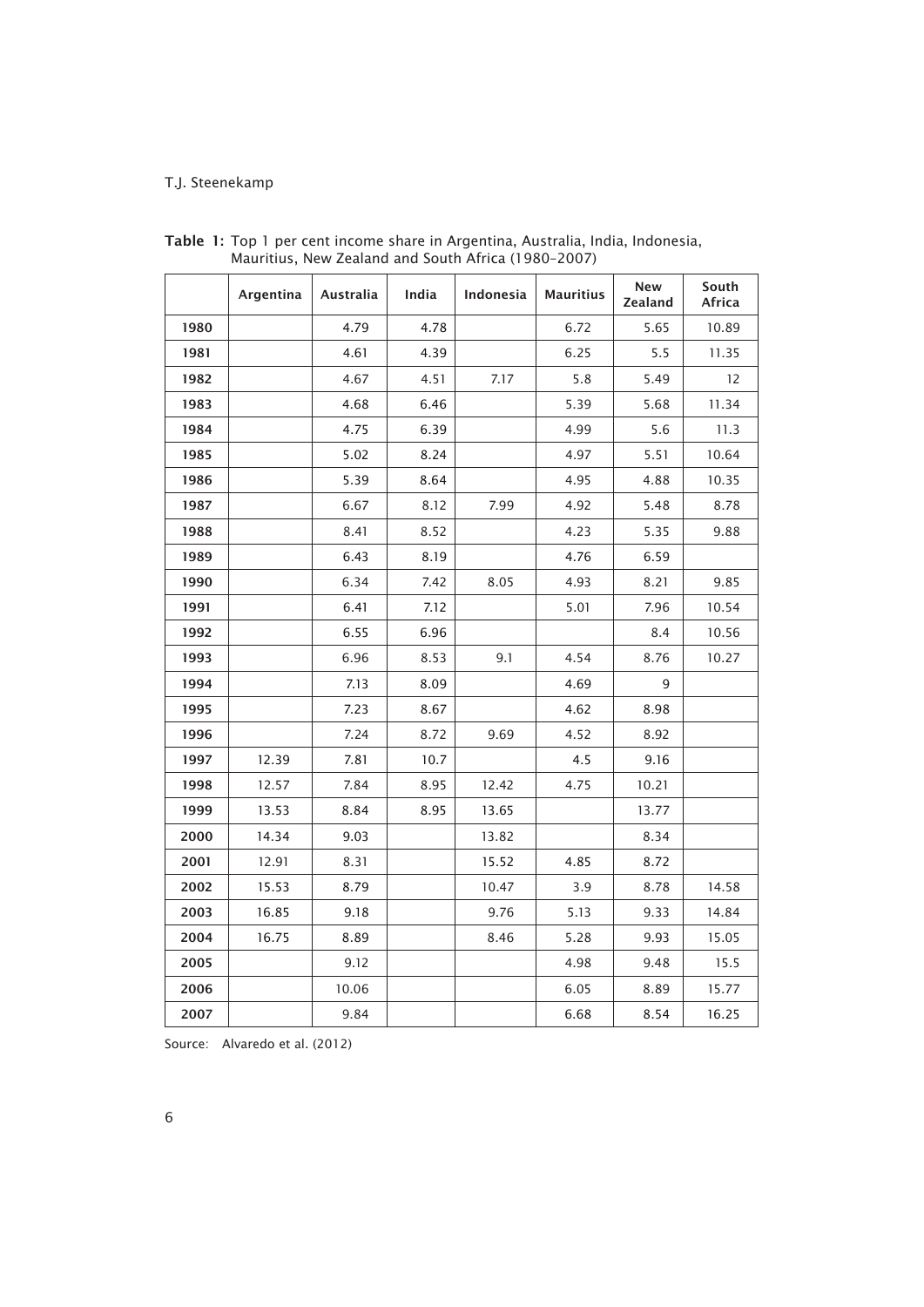In an attempt to explain the evolution of top income shares in South Africa, Alvaredo and Atkinson (2010) compare South Africa to Australia, Canada, New Zealand (former Anglo-Saxon colonies and natural resource-rich countries), the United Kingdom and the United States (USA). This enables them to conclude that the top shares in South Africa did fall up to 1980, but not at a faster rate than in the other dominions, and today South Africa ranks with the most unequal Anglo-Saxon countries. Alvaredo et al. (2012) compiled data series for other developing countries such as India, Argentina, Mauritius and Indonesia, but the series are incomplete for the full period. It appears that top real income shares in these countries also declined until the early 1980s. In the last two decades, Argentina, India, Mauritius and South Africa experienced a growing trend in top income shares (see Table 1). Again the high top income share in South Africa compared to these countries is noticeable, with only Argentina exceeding the South African share between 2000 and 2004.

It has already been mentioned that incomes within the top groups have become less concentrated in the twentieth century. However, when the distribution within the top 1 per cent since 1980 is viewed, the inverted Pareto-Lorenz coefficients (calculated from the shares of the top 0.1 and 1 per cent) show that in all the countries there is growing concentration. Compared to this selection of countries, the concentration within the top 1 per cent of income in South Africa does not rank particularly high. For example, in 2004 the coefficient for South Africa was 1.86 compared to values of 2.65, 2.10 and 2.00 for Argentina, New Zealand and Mauritius respectively.

 Using income tax data for the period 1956 to 1987, Alvaredo and Atkinson (2010) were also able to examine the racial composition of the top income groups in South Africa. Their conclusion that there was little change in the degree of white dominance does not come as a surprise (whites constituted 96.7 per cent of the top 1 per cent in 1987). Unfortunately income tax data on a racial basis are not available for later periods, but it is noticeable that when South Africa is compared to Australia and New Zealand, the share of the top 5 per cent of the white population was 11.3 per cent in 1985 compared to 15.6 per cent in Australia and 16.7 per cent in New Zealand (Alvaredo & Atkinson 2010: 17).

The highly skewed distribution is confirmed by income expenditure survey data for 2005/06 (see StatsSA 2008). The top 10 per cent of households account for 51 per cent of total household income. The white population accounted for 72.7 per cent of total household income in decile 10. A comparison of changes in the mean real income per capita according to deciles reveals above-average increases in deciles 1, 2, 3 and 10 between 2000 and 2005/06. Using national survey data, Leibbrandt et al. (2010) also show that income inequality actually increased between 1993 and 2008.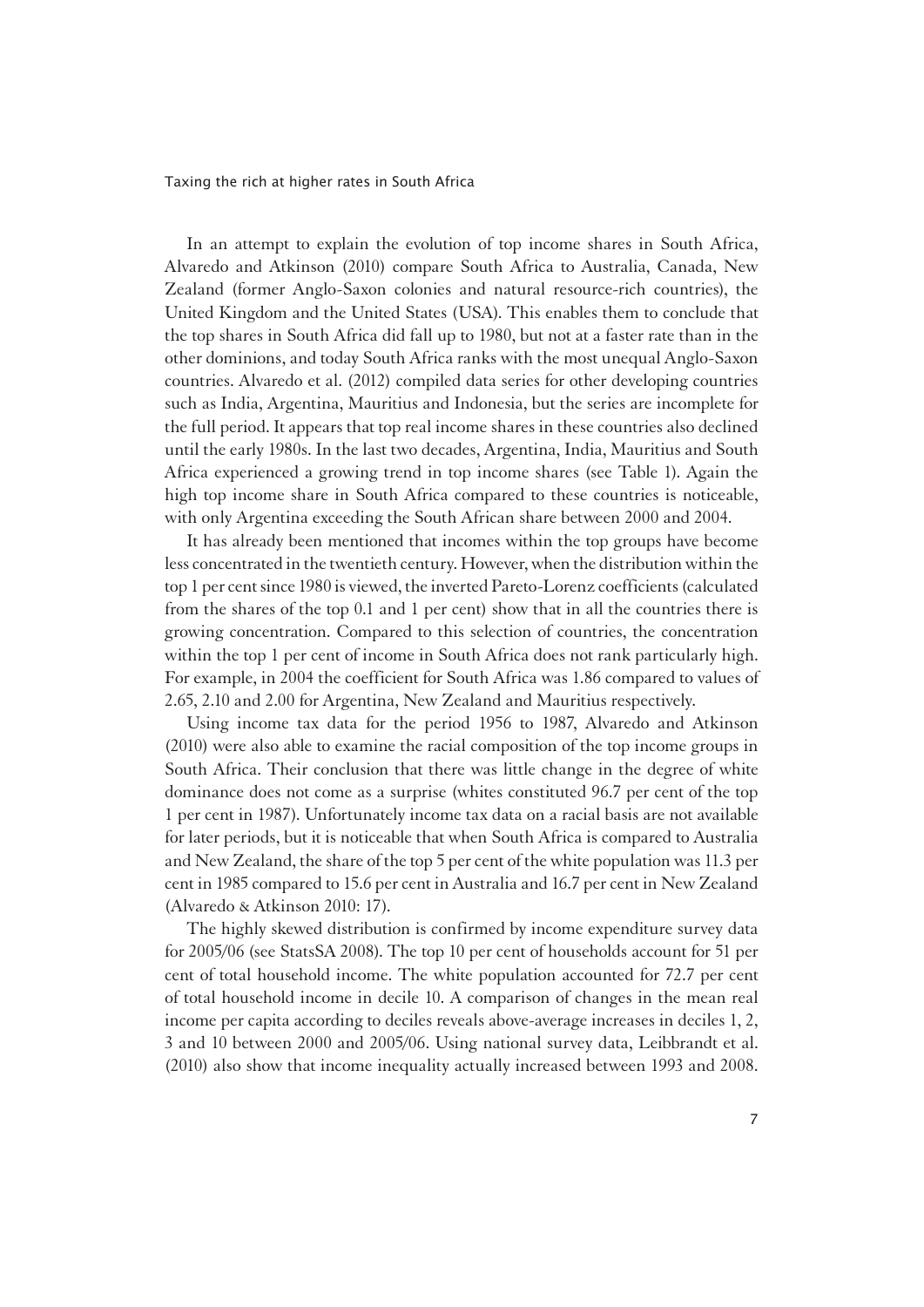

Notes: Coefficients are estimated from the top 0.1 per cent share within the top 1 per cent share. Sources: Alvaredo et al. (2012); Alvaredo & Atkinson (2010: Tables A.5B and A.5C)

Figure 2: Inverted Pareto-Lorenz coefficient in Argentina, Australia, India, Mauritius, New Zealand and South Africa (1980–2007)

At the same time, rising inequality within the black group is observed (see Leibbrandt et al. 2010: 10; Van der Berg & Louw 2003). As to why the racial composition of the top 10 per cent is changing, one can only speculate. Factors that may explain why the share of the black population is on the rise are black economic empowerment, white emigration, employment equity and the pay premium that black professionals attract.

## Tax revenue levels and composition

1The imperative to reduce income inequalities and poverty levels in South Africa requires not less but more (and more effective) public expenditure and probably higher tax levels if economic growth does not accelerate over the medium to longer terms.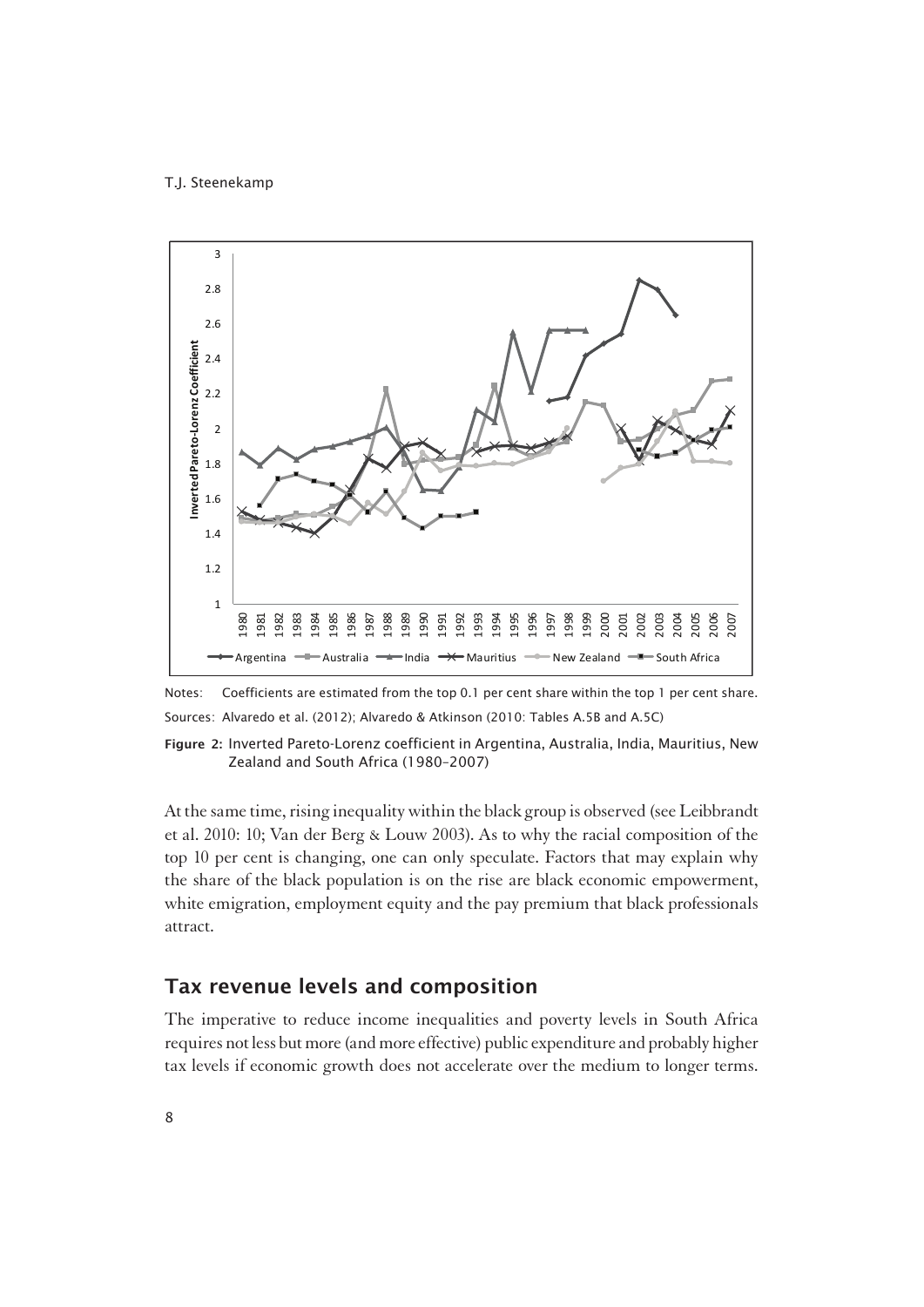Tax levels and the composition of taxes invariably differ between countries because their public choice history, development stage, size of the tax base and sometimes endowment (for example, natural resources) vary greatly. There are nonetheless patterns that emerge, and simple inter-country comparisons enable benchmarks to be set for tax reform and policy options. The scope for additional tax revenue can be put in context by first comparing the total tax burden in South Africa to that of comparable countries. Next the structure or composition of the tax system can be considered to determine the relative importance and potential of personal income tax as a revenue source.

Figure 3 shows the average level of tax revenue of central government as a percentage of GDP for 2007 for a selected group of countries.<sup>1</sup> South Africa (SA) is a member of the Southern African Development Community (SADC) and the Southern African Customs Union (SACU). The average tax burden of SADC countries is 25.2 per cent of GDP. Oil revenue in Angola is the main source of tax revenue, contributing 41.2 per cent to GDP; other taxes add only 7.4 per cent. In the SACU grouping, the tax revenues of some of the partner countries are disproportionately high when SACU payments are included in their total tax revenue. In the case of Lesotho and Swaziland, for example, SACU payments constitute 35.0 per cent and 25.3 per cent of their respective GDPs. If SACU and Angola are excluded from the SADC sample, tax revenue amounts to only 17.7 per cent of GDP. The level of taxation in South Africa (26.3 per cent of GDP) is thus much higher than that of its SADC partners. When the tax burden of a more diverse group of 13 developing countries (least developed countries – LDCs) (21.3 per cent of GDP) is compared to the overall tax burden in South Africa, a similar picture emerges – South Africa exhibits a higher tax burden than most of the sample of developing countries.

When South Africa is compared to a selected group of 13 developed countries (DCs), their unweighted average tax burden (excluding social security contributions) of 21.6 per cent of GDP is again less than that of South Africa. However, once social security contributions (SSC) are factored in, the South African tax level is much lower than the DC average of 31.7 per cent of GDP. It could be argued, however, that only the SSC contributed by employers should be included in the tax burden. The share contributed by individuals could be regarded as a form of private retirement provision. In South Africa, retirement contributions are at present voluntary and therefore not comparable to SSC. If mandatory social security contributions that are under consideration by government are to be introduced in future years, it would certainly have implications for the total tax burden and the scope for taxing the rich more heavily.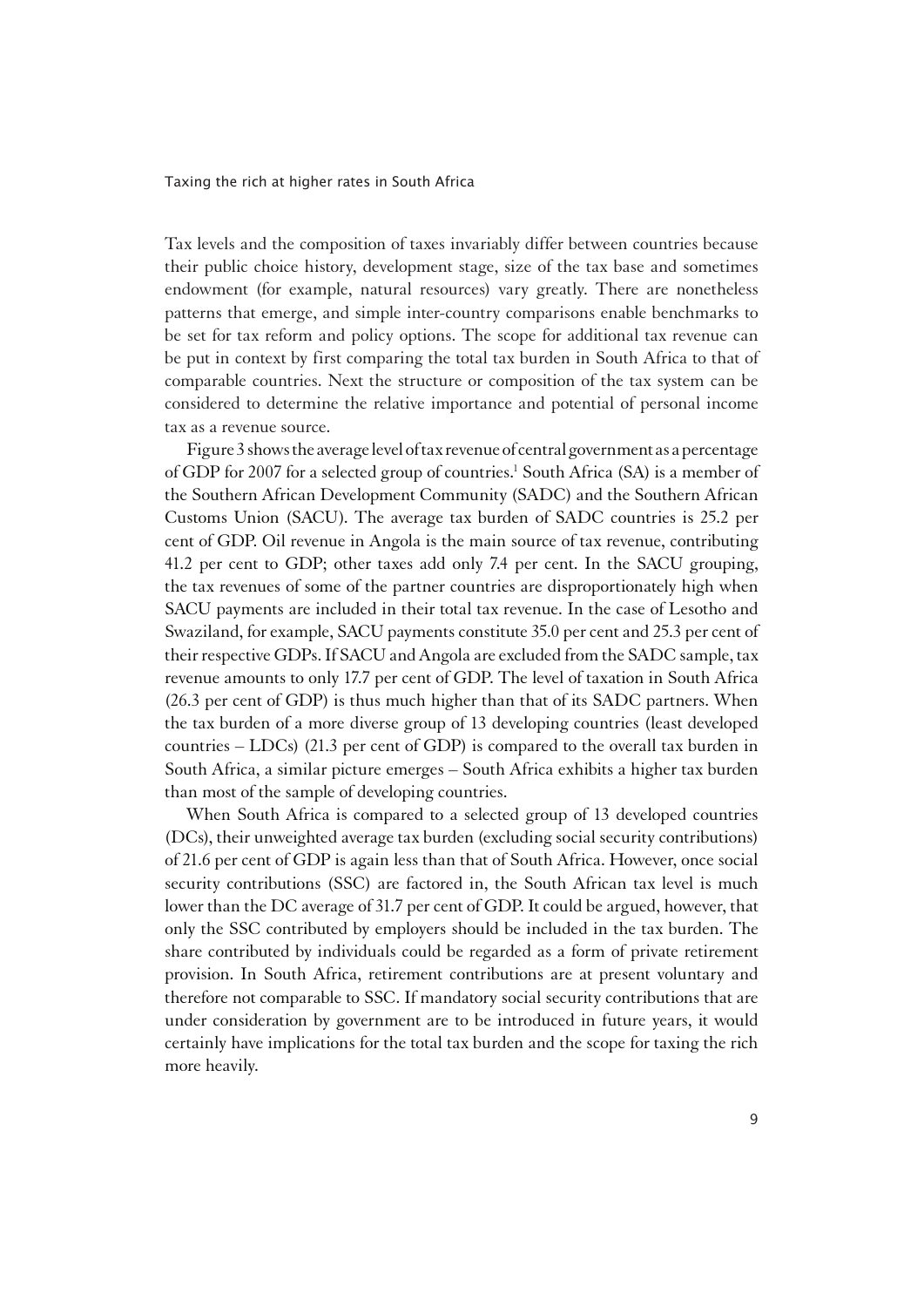

Notes: a. Sample of 13 LDCs (Bolivia, Chile, Costa Rica, Paraguay, Egypt, Mauritius, Morocco, Seychelles, Thailand, Bulgaria, Czech Republic, Hungary and Poland)

 b. Sample of 13 DCs (USA, Canada, UK, France, Germany, Ireland, Italy, Netherlands, Norway, Portugal, Spain, Australia and New Zealand)

Sources: Compiled from IMF (2008, 2010)

Figure 3: Tax revenue (central government) as a percentage of GDP (2007)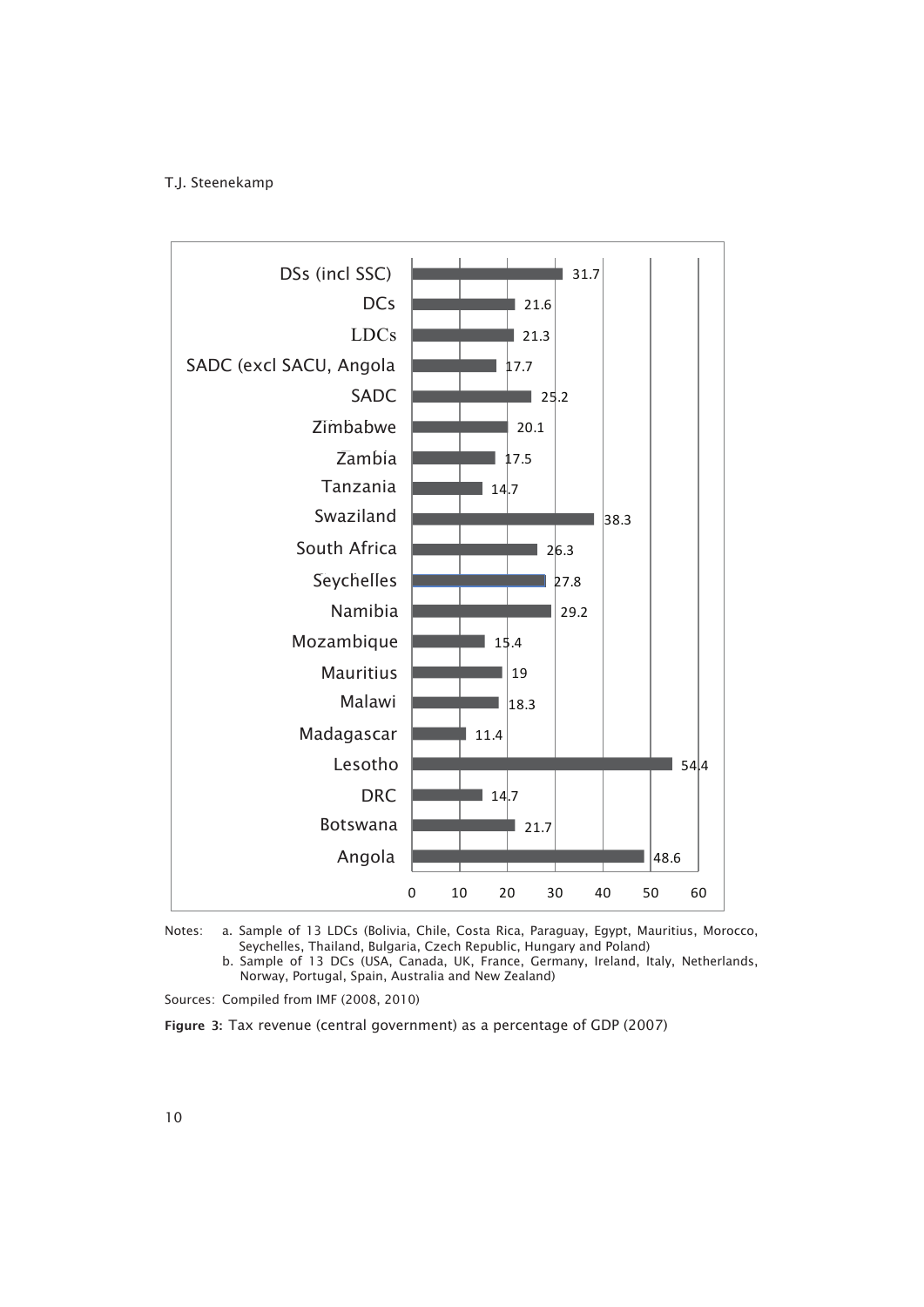A cross-country comparison of tax systems indicates that there are vast differences in the composition of tax revenues between countries. Again, as each country's tax system has been shaped over time by many forces, care should be exercised not to base tax reforms on international comparisons alone. Nevertheless, interesting patterns do emerge when countries are grouped together according to their level of economic development.

| Tax type                                                                                                                               | Developing<br>countries <sup>a</sup> | <b>Developed</b><br>countriesb | South<br>Africa |
|----------------------------------------------------------------------------------------------------------------------------------------|--------------------------------------|--------------------------------|-----------------|
| 1 Taxes on income, profits and capital gains                                                                                           | 30.2                                 | 51.8                           | 54.7            |
| 1.1 Payable by individuals                                                                                                             | 12.8                                 | 35.7                           | 27.9            |
| 1.2 Payable by corporations and other enterprises                                                                                      | 17.8                                 | 15.4                           | 26.9            |
| 2 Taxes on payroll and workforce                                                                                                       | 0.4                                  | 1.5                            | 1.0             |
| 3 Taxes on property                                                                                                                    | 5.7                                  | 8.1                            | 5.5             |
| 4 Taxes on goods and services                                                                                                          | 52.5                                 | 37.1                           | 34.3            |
| 4.1 General taxes (e.g. value-added taxes)                                                                                             | 34.1                                 | 23.0                           | 24.8            |
| 4.2 Excises                                                                                                                            | 14.7                                 | 7.9                            | 8.3             |
| 5 Taxes on international trade and transactions                                                                                        | 10.9                                 | 0.6                            | 4.3             |
| Total tax revenue (excluding social security<br>contributions)                                                                         | 100.0                                | 100.0                          | 100.0           |
| Sum of personal income tax and social security<br>contributions as % of total tax revenue (including social<br>security contributions) | 24.7                                 | 51.9                           | 29.3            |

Table 2: Share of major taxes in total tax revenue (general government) (2007)

Notes: a. Sample of 13 LDCs (four in Latin America, four in Africa, one in Asia and four in Eastern Europe)

b. Sample of 13 DCs

Percentages are unweighted averages.

Source: Compiled from IMF (2008)

From Table 2 it can be observed that taxes on income, profits and capital gains constitute the most important sources of tax revenue in DCs (51.8 per cent), whereas taxes on goods and services are the major sources of revenue in developing countries (52.5 per cent). In developed countries, income tax on individuals (35.7 per cent) is more than double the share of income tax on companies (15.4 per cent). In developing countries, company tax is an easier source to exploit than personal income tax, and consequently the share of company tax far exceeds that of tax payable by individuals. Trade taxes are insignificant sources of tax revenue in developed countries (0.6 per cent) compared to developing countries (10.9 per cent).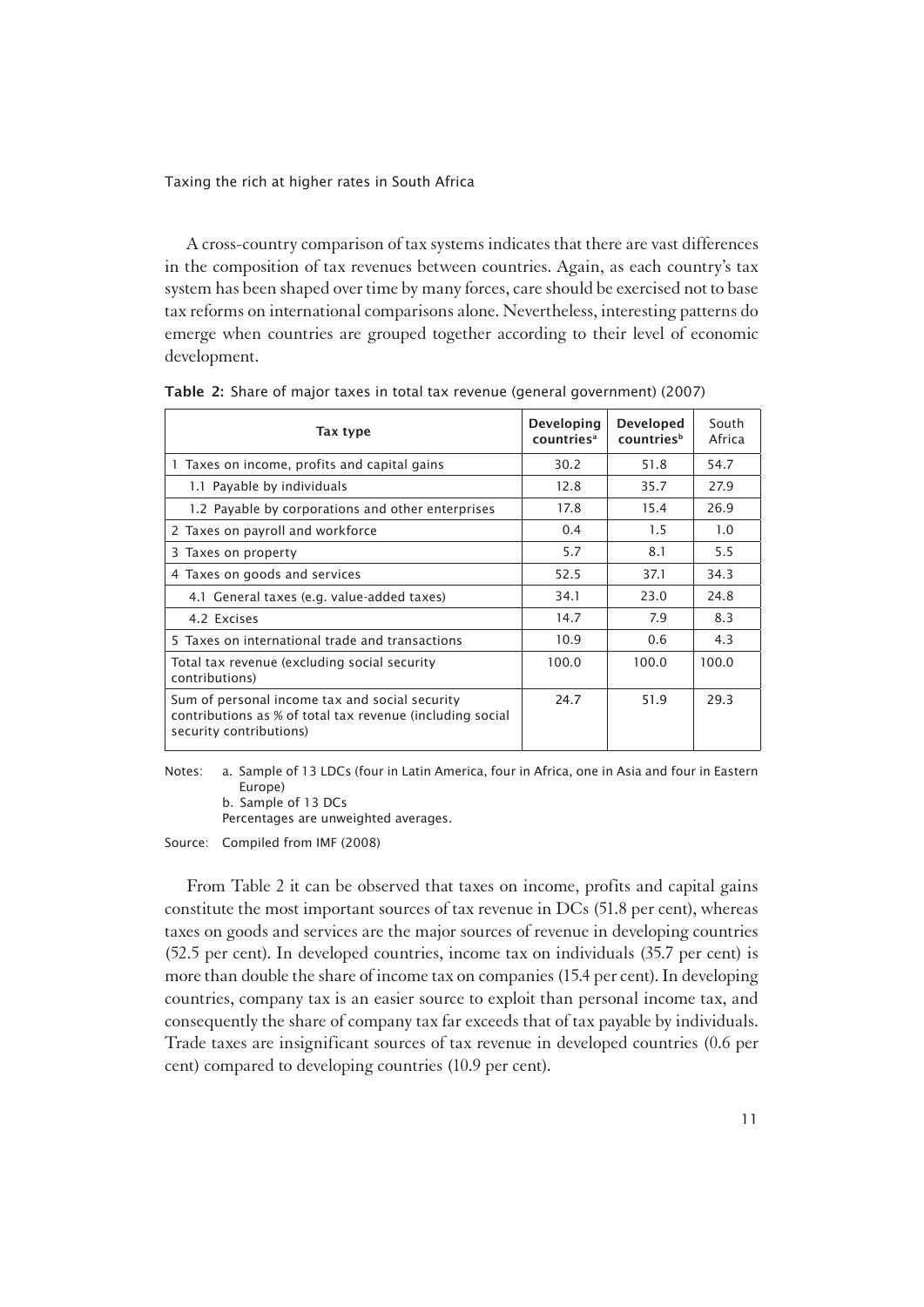When South Africa's tax composition is compared to the sample of DCs and LDCs, the most striking observation is that in most respects the South African structure is similar to that of DCs. The South African personal income share generally exceeds that of DCs (in eight out of the 13 countries). However, once social security contributions are included in total tax revenue, the sample of DCs, without exception, have higher income tax shares payable by individuals. It should be recognised that social security contributions are negligible in South Africa, since most individuals provide for old age through voluntary private retirement schemes. Furthermore, South Africa has a large non-contributory, means-tested old-age grant system that caters for lower-income elderly people. Regarding corporate tax, South Africa is in a different league. Company tax is a significant source – only Norway has a higher share – and makes a contribution equal to that of personal income tax.

Compared to the sample of 13 developing countries, South Africa's share of personal income tax equalled that of Hungary and exceeded that of the remaining 12 countries. When social security contributions are added to tax revenue, a slightly different picture emerges. Five LDCs have personal income tax plus social security contributions as a percentage of total revenue that exceed levels in South Africa. Four of these countries are from central and eastern Europe (Bulgaria, Czech Republic, Poland and Hungary) and this deviation is to some extent explained by their centrally planned past. In respect of company tax, South Africa again differs from the developing country sample with its high share – only Thailand and Egypt had company tax shares exceeding that of South Africa.

In an earlier study, Steenekamp (2007) compared South Africa's revenue performance to that of a number of other developing economies. A representative tax system approach was used to compile a tax effort index. The results for the financial years 2000/01 to 2004/05 indicate that the South African revenue authorities are exploiting the available tax sources very well and outperform comparable countries. When different tax classes are considered, it appears that South Africa uses personal income taxes and corporate income tax intensively. In comparative terms, the total tax burden appears to be too high. The implications for tax policy are lower personal income taxation and corporate taxation (Steenekamp 2007: 14).

## Redistribution from the rich

### Income inequality and taxation

1One of the reasons for the global increase in the income share of the top 1 per cent over the last decade is declining top marginal tax rates. In line with international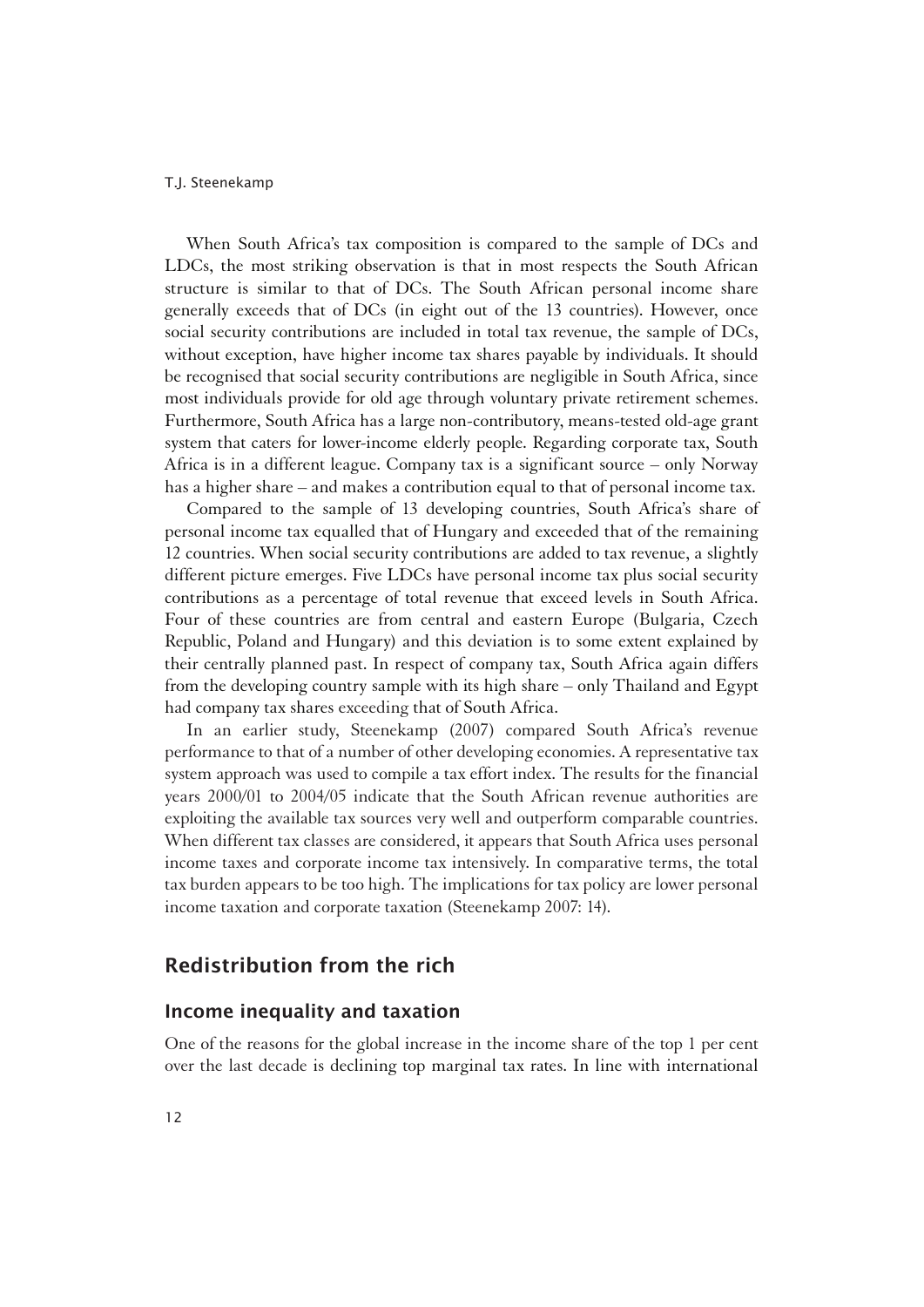trends, in South Africa marginal tax rates applicable to the rich were similarly reduced in steps from a high of 75.5 per cent in 1948 to the current level of 40 per cent. Using a microsimulation model, Van Heerden and Schoeman (2010: 13) confirm that taxpayers at the higher end of the income tax scale benefited more from tax reforms in recent years. At the same time, the redistributive effect of the budgetary process (for example, increased social spending and higher user charges) must be acknowledged. However, the empirical evidence on progressivity and the impact of taxation in particular on redistribution in South Africa since 1994 is not very encouraging (see Nyamongo & Schoeman 2007, Van der Berg 2009; StatsSA 2008). Steenekamp (2012) employs three measures to determine how adjustments to the personal income tax rate and thresholds affected progressivity. It is concluded that between 1997 and 2000, personal income tax first became less progressive and then increased marginally in progressivity between 2000 and 2009 (Steenekamp 2012). This begs the question of whether targeting the rich would have the desired outcome for redistributive tax policy.

### Responsiveness of the very rich to tax changes

1Taxes (and changes in tax rates) affect economic behaviour. Responses also differ within different income groups. For example, using evidence from US tax data, share analysis shows that the reported incomes of the top 1 percentile are responsive to marginal tax rates, whereas those of the next 9 percentiles are not over the short run or long run (Saez, Slemrod & Giertz 2012: 19). The ways in which rich individuals react to higher tax rates are numerous and include (Brewer et al. 2012: 183; Feldstein 2008, Keen, Kim & Varsano 2008): working fewer hours, reducing work effort, retiring earlier from paid work, choosing a lower-paying career, change the mix between cash wages and fringe benefits, shifting compensation between corporate and personal income, evasion and emigrating. All these behavioural responses are important, because they impact on tax revenue and economic efficiency (the deadweight loss). In principle, the elasticity of taxable income (ETI) can capture all of these responses.

Estimating the revenue and efficiency implications of changes in the marginal tax rate paid by the top 1 per cent will be done in a stepped approach. First the basic model and its limitations are presented, followed by a description of the data. Thereafter the possible consequences for revenue, the excess burden and the Pareto efficient tax rate level are presented.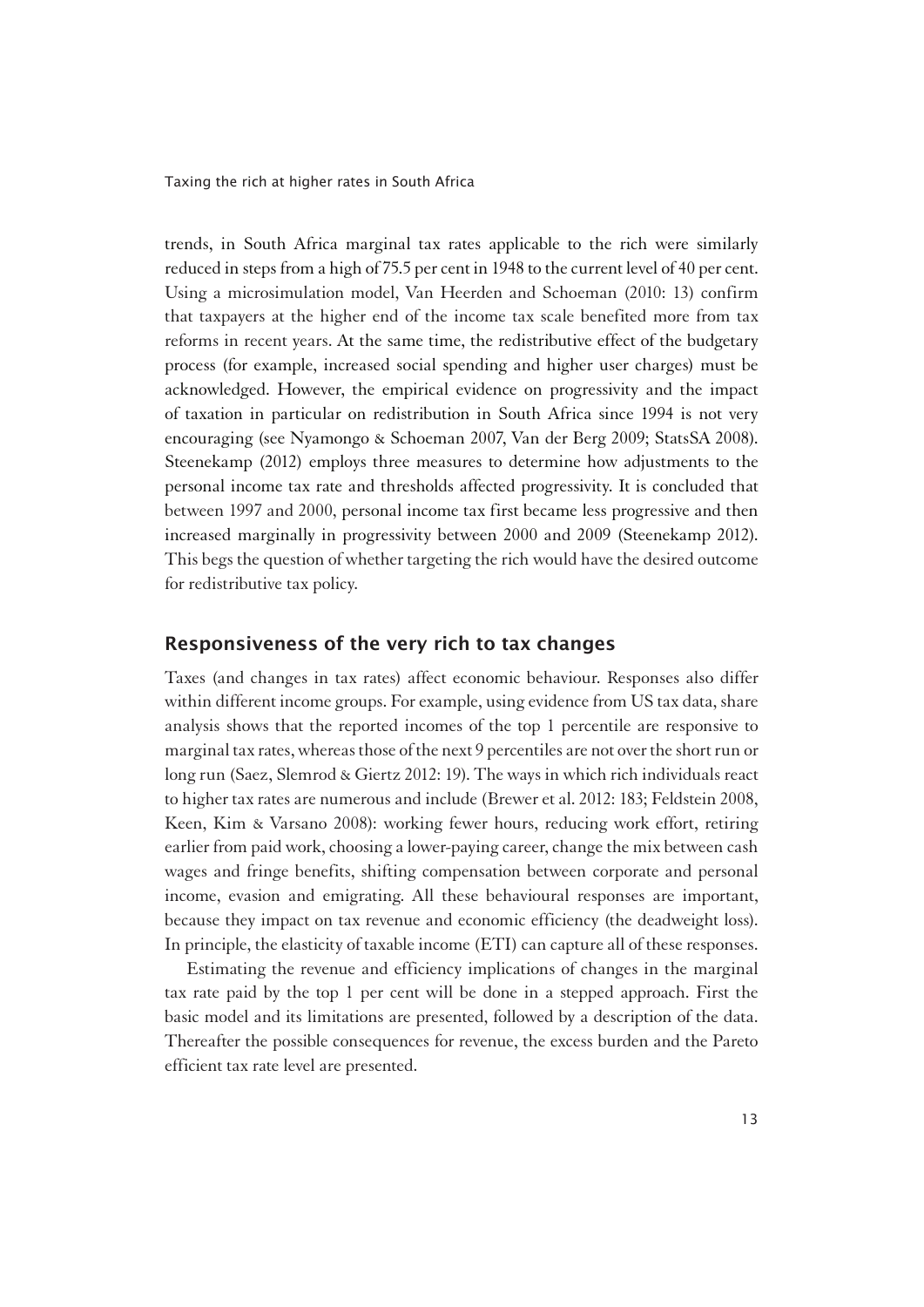### The model

1The conceptual framework for the basic model is described in Saez (2004: 11–15) and Saez et al. (2012: 5–10) and succinctly summarised in Giertz (2009: 115–117). It is assumed that incomes above a given tax threshold  $(y<sup>x</sup>)$  face a constant effective marginal tax rate (*t*) and the number of taxpayers in the top bracket (N). It is further assumed that the average income  $(y<sup>m</sup>)$  reported in the top bracket depends only on the marginal net-of-tax rate (1-*t*), that is, the share of income retained. Behavioural responses to marginal tax changes are modelled on the basic labour supply model. For tax policy purposes, it is necessary to consider the full impact of tax changes on the amount of income generated. There are many ways in which high-income individuals will respond to higher rates including working fewer hours, less work effort, emigration or choosing another career (see Brewer et al. 2012: 183). The response is generally studied using the elasticity of taxable income (ETI) concept.

The ETI concept is central in the analysis to estimate the impact of changes in marginal tax rates. It measures the responsiveness of top reported incomes (as a share of all reported incomes) with respect to the net-of-tax rate (defined as 1 minus the marginal tax rate). If the coefficient is not small, then the implications for tax revenues and economic efficiency would be significant. The elasticity (*e*) is defined as:

$$
e = \frac{1 - t}{y^m} \cdot \frac{\partial y^m}{\partial (1 - t)}
$$
 (1)

The higher the coefficient *e*, the more responsive tax earnings are to the net-oftax rate. If government increases *t* by a small amount, it will have two effects on tax revenue: a mechanical effect (dM) and a behavioural effect (dB). The mechanical effect shows the increase in tax revenue due to the higher tax rate on income and is defined as:

$$
dM = N \left( y^m - y^x \bar{y} \right) dt \tag{2}
$$

The behavioural effect reduces tax revenue of the top N taxpayers by:

$$
dB = -N \cdot e \cdot y^m \cdot \frac{t}{1-t} dt
$$
 (3)

By combining the two effects, the total change in tax revenue is:

 $dR = dM + dB$ 

1or

$$
dR = N dt (ym - yx \bar{y}) \cdot [1 - e \cdot \frac{ym}{ym - yx \bar{y}} \cdot \frac{t}{1 - t}]
$$
\n(4)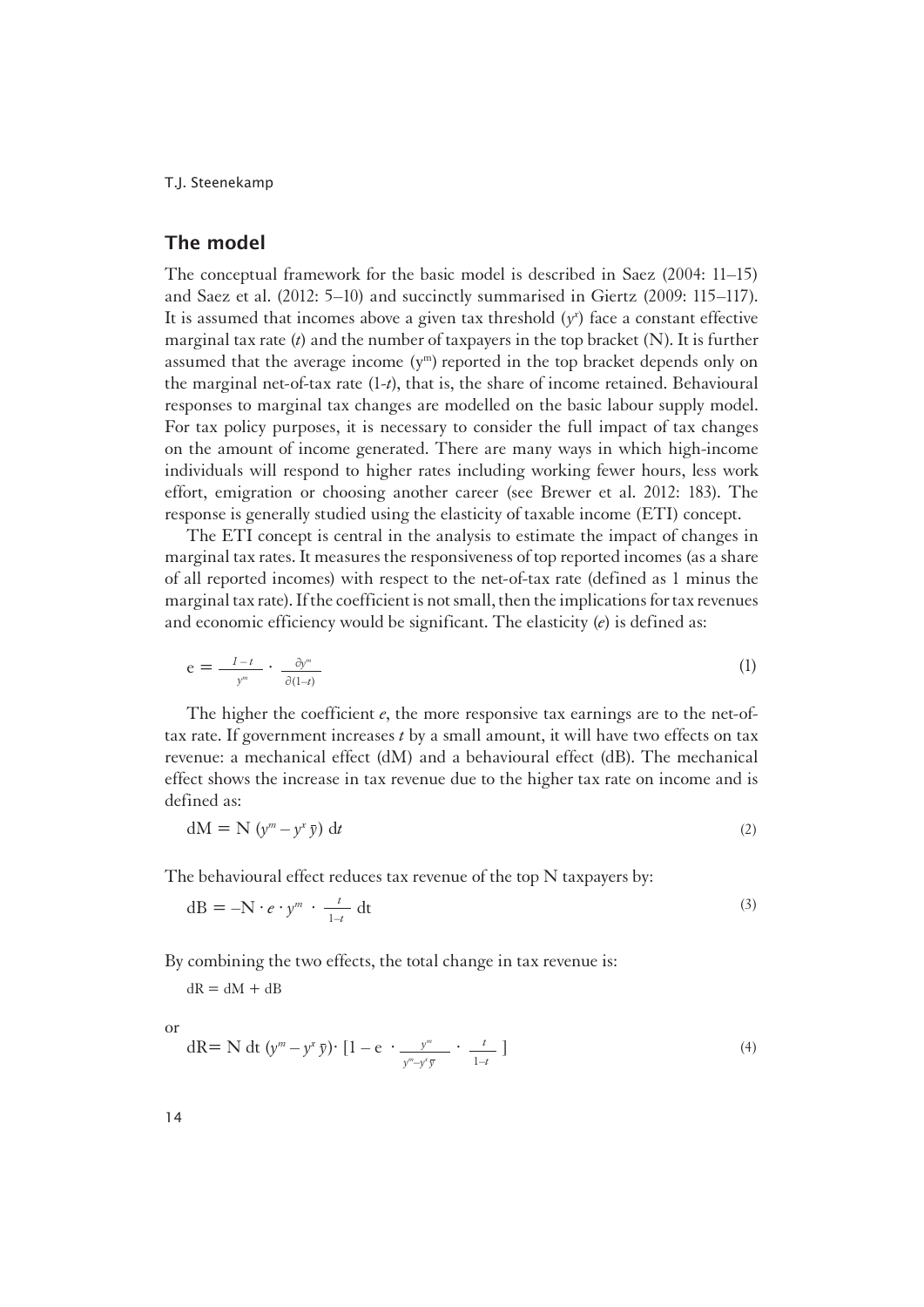The ratio  $\left(\frac{y^m}{y^m - y^x \overline{y}}\right)$  can be denoted by *a* (also referred to as the Pareto parameter)

and a  $\geq 1$ . In the case of the top income tax bracket ( $y^x$ ), empirical estimates indicate that income (within a given year) is approximately Pareto distributed and that the coefficient is fairly stable and greater or equal to 1 (Brewer & Brown: 2009: 9; Saez 2004: 12; Saez et al. 2012: 7). The *a* parameter also measures the 'thinness' of the top tail of the income distribution. The thicker the tail of the distribution, the larger  $y<sup>m</sup>$  is relative to  $y^x$  and the smaller is  $a$ . Equation 4 can thus be simplified as:

$$
dR = dM \left[ 1 - \frac{t}{1-t} \cdot e \cdot a \right]
$$
 (5)

The expression in square brackets shows the fraction of tax revenue lost through behavioural responses but is also equal to the marginal excess burden (deadweight loss) created by the tax increase (Saez 2004: 13). The marginal excess burden (or extra utility lost over and above the revenue collected) can be expressed as:

$$
-\frac{dB}{dR} = \frac{e \cdot a \cdot t}{(1-t) - (e \cdot a \cdot t)}\tag{6}
$$

Finally, the marginal tax rate that maximises overall tax revenues (sometimes called the Laffer bound tax rate) can be obtained from Equation 5. The revenuemaximising rate (*t*\*) for the top bracket is:

$$
t^* = \frac{1}{1+a \cdot e} \tag{7}
$$

If the top rate is set higher than *t*\*, it would be inefficient, since a reduction of the rate would not only increase the utility of the high-income taxpayers with income above the threshold but also government revenue. Saez (2004: 14) remarks in a footnote that if a government has a strong redistributive taste and does not value the marginal consumption of the rich, the Laffer rate becomes the optimal rate. This is considered to be the upper bound to the top marginal tax rate, and government should not exceed this rate. If government has less of a redistributive taste, the rate lies between 0 and 1.

The basic model and its focus on the elasticity coefficient have limitations, and it can be shown that the reduction in reported income is not only due to reduced labour supply, a more generous use of fringe benefits or tax evasion. Saez et al. (2012: 10–18) and Giertz (2009: 105–111) discuss a number of other parameters that should be estimated and also identify issues that complicate estimation. Some of the issues include the extent to which the reported income changes are due to income shifting (from personal income tax to corporate income tax), timing responses (deferred compensation or future legalisation of capital gains), long-run responses (in the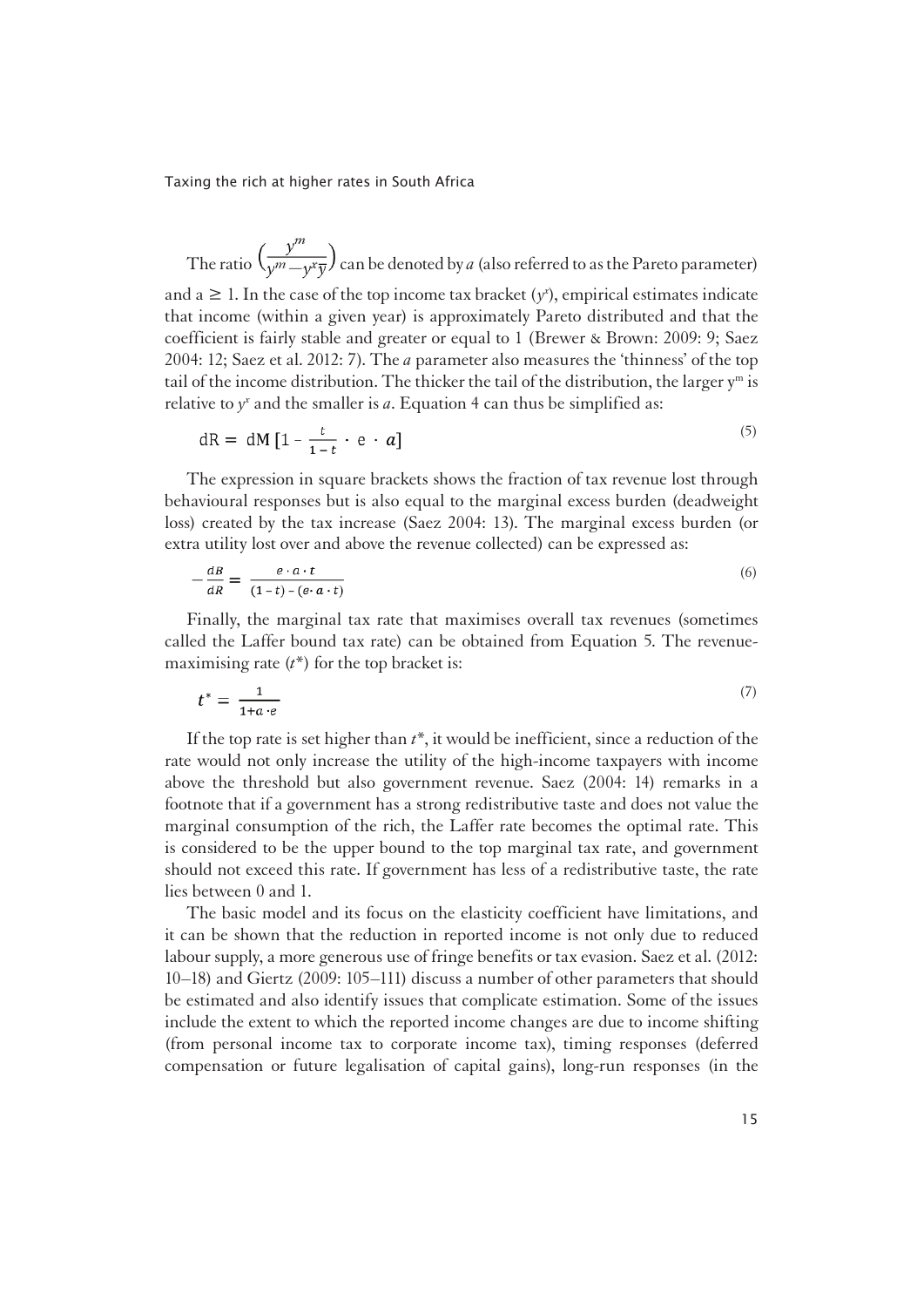case of capital income) and other fiscal externalities such as the consequences of these income changes for consumption taxes. Moreover, the elasticity of taxable income not only depends on the preferences of taxpayers but how broadly the tax base is defined (that is, the tax structure). The more tax deductions, the higher the elasticity coefficient. It should also be noted that the responses of taxpayers to marginal tax changes may be difficult to estimate, because certain conditions may be present that lead them to perceive their tax schedule inaccurately. Liebman and Zeckhauser (2004) refer to this as 'schmeduling' and list nine conditions (2004: 6–8), including the complexity of the tax schedule, which makes it difficult for taxpayers to determine their marginal tax rate. Schmeduling leads to 'ironing', 'spotlighting' and 'ostriching'. Ironing, for example, implies that taxpayers perceive the average tax rate as the marginal tax rate, and the welfare implications are that the excess burden from higher marginal tax rates is diminished somewhat and the revenue increase is greater. Saez (2004: 7) also notes that only large or salient tax changes will generate behaviour responses. This is, of course, in contrast with marginal analysis, which supposes small tax price changes and underlies much of the modelling work done here (see New Zealand Treasury 2009: 3). Saez et al. (2012: 6) also note that because the ETI depends on the tax system and individual behaviour, elasticity estimates may not apply to a hypothetical large tax change.

### The data

1Behavioural responses for different income groups and individuals could probably best be analysed using microsimulation models, but since micro-tax data for South Africa are confidential, use is made here of published tax data by income group contained in Tax Statistics 2011 (National Treasury & SARS 2011). The aim, however, is to make only a first attempt at illustrating the revenue responses and efficiency consequences of changes in the marginal tax rate as it applies to the top income tax group (the rich). Some confidence in this approach stems from the work done by Giertz (2009) to analyse tax increases (tax cuts that expired after 2010) in the USA for the higher income group. However, a number of qualifications are needed (see Giertz 2009: 117–121).

It is firstly assumed that the change in the statutory marginal tax rate is the same as the change in the effective marginal tax rate. The latter is the more appropriate concept to use and differs from the statutory rate because of exemptions, lower rates on capital gains, interest income, dividends and social security contributions by employers (if this part can be considered as a compulsory cost). In addition, the many other indirect taxes such as VAT, excise taxes and user charges could be added,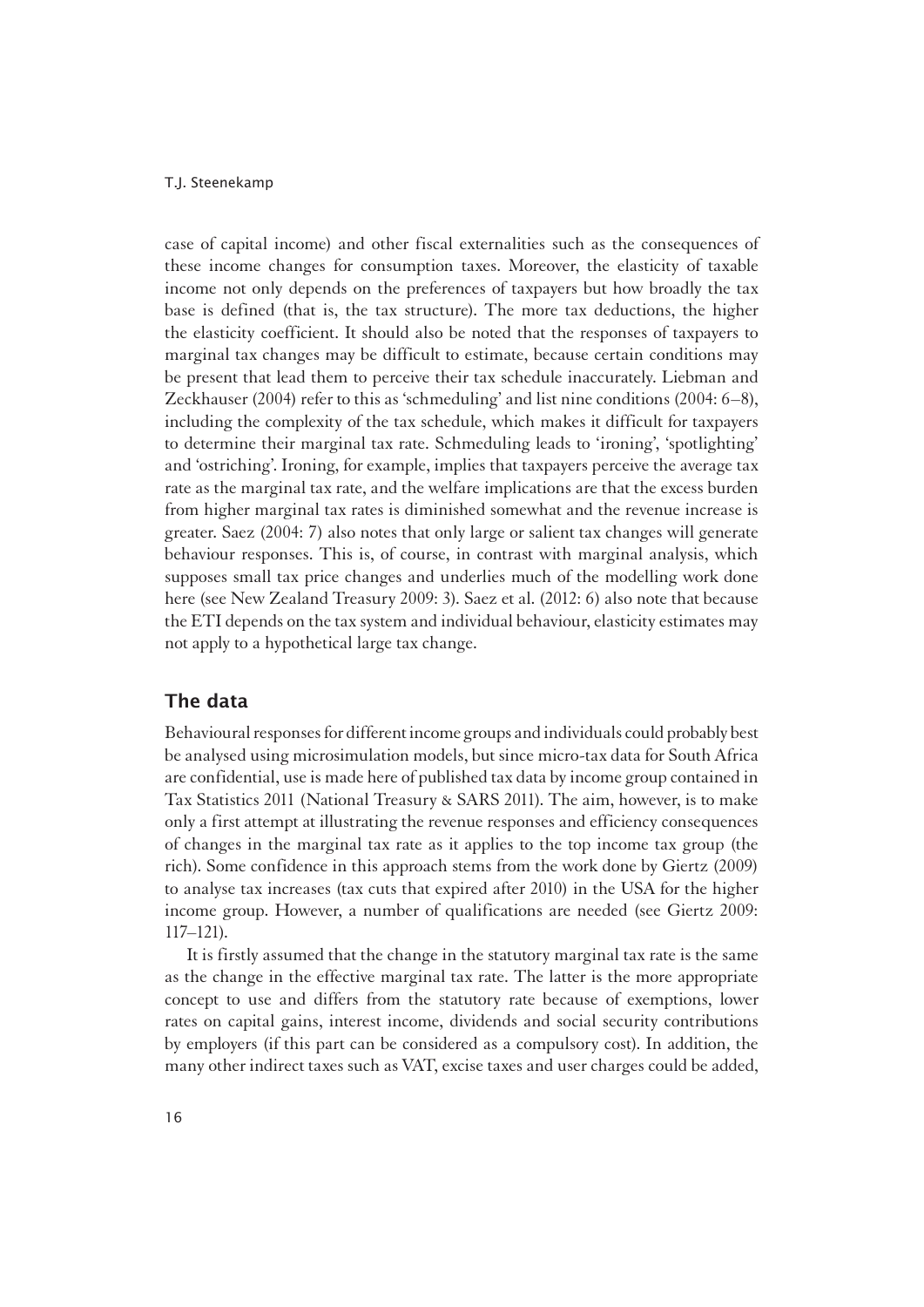indicating that the effective marginal tax rate on the top 1 per cent of income earners is much higher than the current maximum statutory rate of 40 per cent, which is applied here as the base rate. Adding the VAT rate would increase the effective tax rate to 47.4 per cent  $[(0.40 + 0.14)/1.14]$ , affect the tax revenue government would receive and have efficiency consequences (as will be discussed). It is also assumed that the marginal tax rate is constant for incomes in the top bracket.

Secondly, the amount of taxable income and the income tax bracket that applies to the top 1 per cent of income tax earners and the tax year need to be determined. One option is simply to find the applicable income tax bracket by calculating the cumulative shares of the number of taxpayers. Using this method, the approximate top 1 per cent of taxpayers (100 000 taxpayers) in 2010 would earn taxable income starting at R750 000. It should be realised that taxable income would differ from the broader income definition used in the income inequality studies mentioned in the earlier section on the distribution of top incomes. To the extent that taxable income falls short of gross income, the tax shares would be understated. For example, the average income of the top 1 per cent measured using household income data started at approximately R400 000 in 2007 (477 000 individuals) and at R560 000 in 2011 (480 000 individuals) (BMR 2011). Since tabulated taxable income data are only available until 2010, this year is used in the estimations in Table 3.

Lastly, the elasticity of taxable income (ETI) is required. As mentioned, the ETI measures the responsiveness of reported taxable income to changes in the net-oftax rate. This is an important parameter, and its size impacts on tax revenue and efficiency – a small ETI has large policy implications and vice versa. Needless to say, the coefficients would differ between countries and over time. Empirical evidence from the UK and USA show that there is large variation in estimates (see Giertz 2009: 111–115 for a summary of recent estimates). According to Giertz (2009: 111), the first studies reported high estimates (between 1 and 3), whereas more recent estimates are closer to 0.4 but still range between 0 and 1. Saez (2004: Table 3) estimates elasticities of the top 1 per cent with respect to net-of-tax rates ranging from 1.58 to 0.61 (when time trends are included). Saez et al. (2012) conclude that there are no truly convincing estimates of long-run elasticity, and that the best estimates range between 0.12 and 0.40. Using a macro-approach to measuring long-term effects Piketty, Saez and Stantcheva (2011: 4) obtained an overall elasticity of 0.5 composed of three elasticities at the top income share. Using the so-called 'difference-in-differences' methodology and time-series data, Brewer, Saez and Shephard (2010: 110) estimated the ETI of the richest 1 per cent in the UK at 0.46, which means that a 1 per cent reduction in the net-of-tax rate would lead to a 0.46 per cent reduction in taxable income. Claus, Creedy and Teng (2010) estimated elasticities for New Zealand and found rates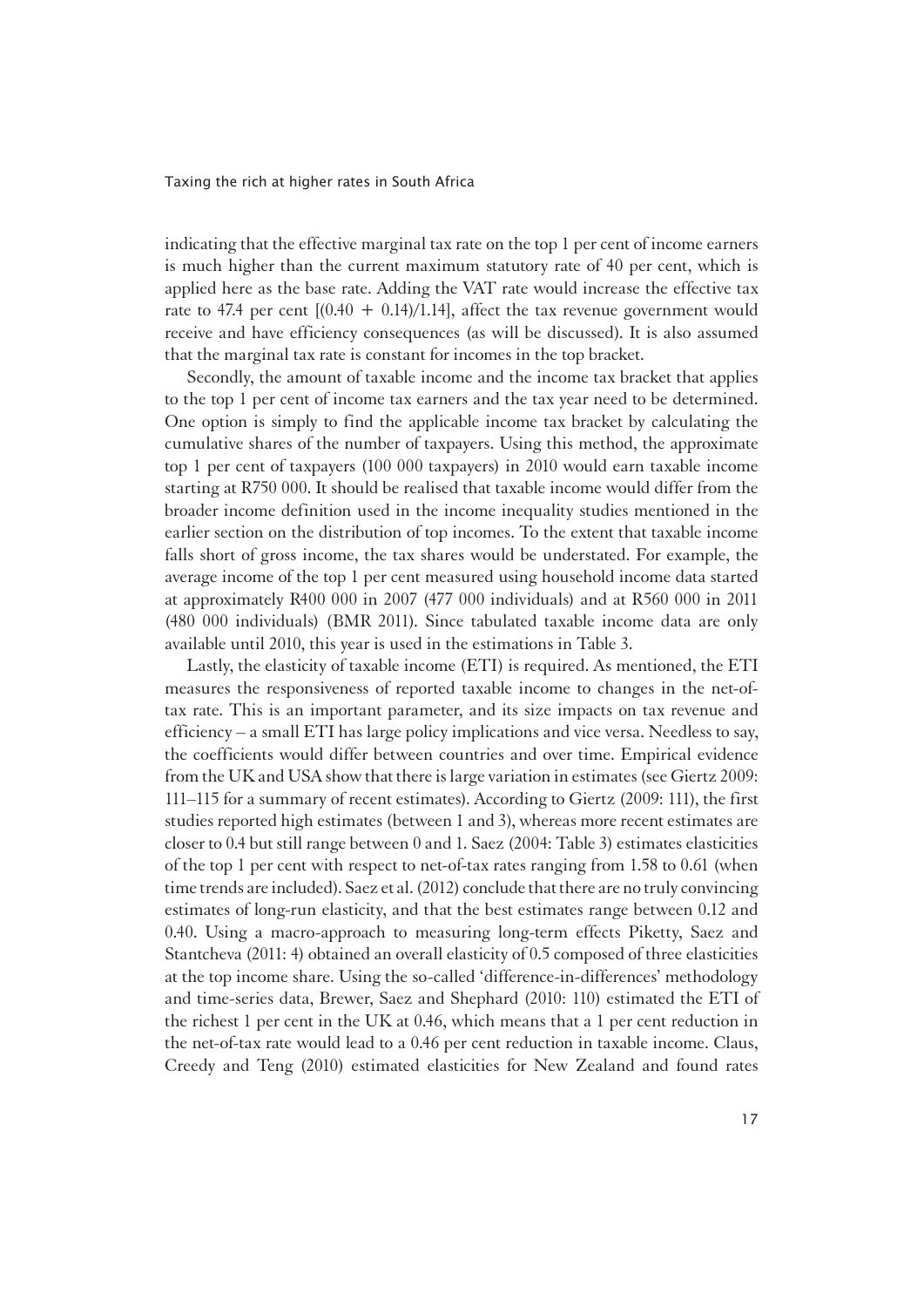between 0.40 and 1.0 in 1999 (before an increase in the marginal tax rate from 33 per cent to 39 per cent tax was announced) and rates between 1.3 and 2.3 in 2000 (before the tax increase was introduced in 2000). Elasticities for the top percentile were higher than those for the top decile, confirming results from other studies that higher income earners are more responsive to marginal tax rate changes than lower income earners. Claus et al. (2010: 15) also found that men are more responsive than women to tax rate changes.

In the absence of an elasticity of taxable income estimate for South Africa and because tax policy results are so sensitive to different estimates, an average value taken from studies of other countries would not suffice. Given the smallness of the tax base, the mobility of high-income earners and the various options that the very rich have to shift income in South Africa, a relatively high ETI is expected. In addition, there is empirical evidence that ETIs tend to be higher for the very rich. Because of the uncertainty, the results for an ETI of 0.20, 0.40 and a much higher ETI of 0.80 are used to investigate the revenue and efficiency implications of a marginal tax increase for the top 1 per cent. Two marginal tax rate increases are considered: an increase from 40 per cent to 44 per cent (a rise of 10 per cent) and a similar 10 per cent increase assuming an increase in the VAT-inclusive effective marginal tax rate from 47.4 per cent to 52.1 per cent.

## Revenue and efficiency effects of taxing the very rich at higher marginal tax rates

At the outset, it must be recognised that the results obtained are very sensitive to the parameters used. The two key terms are the Pareto (*a*) parameter and the elasticity coefficient (*e*). The latter has already been dealt with earlier in this article. The *a* parameter is calculated in the model for taxpayers (approximately 100 000) with income above the top tax threshold (R750 000), with an average income of approximately R1.4 million. A coefficient of 2.11 is estimated. This value is comparable to an estimate of 1.8 for the UK (Brewer & Browne 2009: 10), 1.6 for New Zealand (New Zealand Treasury 2009: 3) and 1.5 for the USA (Saez et al. 2012: 7). As already mentioned, the higher the coefficient, the 'thinner' the top end of the distribution. If the UK value is used, for example, the behavioural response to a tax change would be smaller; the marginal excess burden would be less and the efficient top tax rate higher.

Table 3 provides revenue and efficiency estimates if the marginal tax rates of very rich taxpayers are increased by 10 per cent. Three values of the ETI are used. For these different ETIs, the behavioural response to an increase of the marginal tax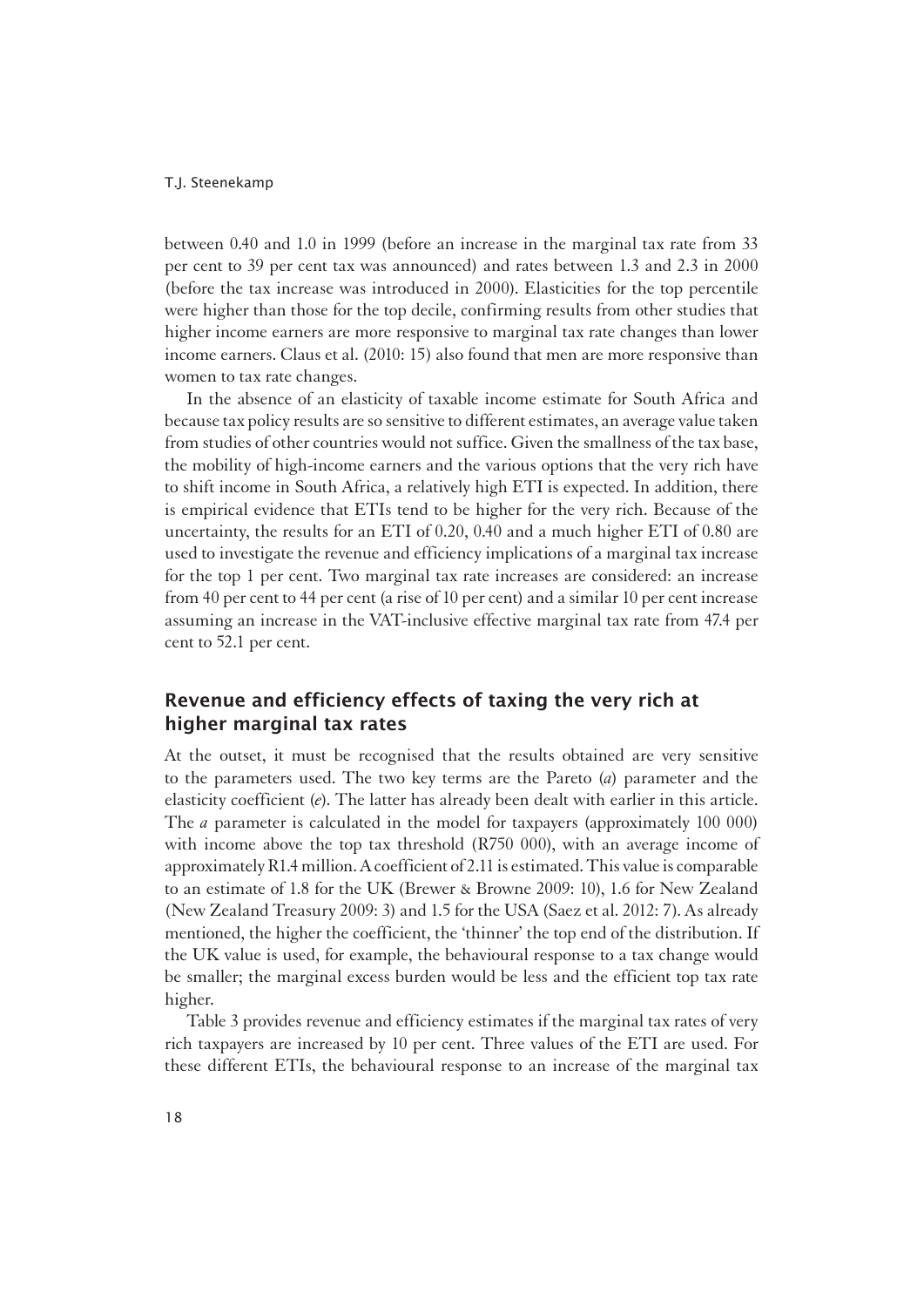rate from 40 per cent to 44 per cent would wipe out 28, 56 and 113 per cent of the mechanical revenue gain. That would correspond to tax revenue changes ranging from gains of approximately R2.0 billion to losses of R340 million. An ETI of 0.4 or higher is probably more realistic. Such an ETI would correspond to the estimates by Brewer et al. (2010) and Piketty et al. (2011) for the UK and USA, as discussed in a previous section. A 10 per cent increase in the marginal tax rate would then result in additional tax revenue of only R1.2 billion. The values for the deadweight loss that arises from the tax increase are also shown in Table 3. The marginal excess burden or efficiency loss associated with an increase of one Rand in revenues can be obtained using Equation 6. At an ETI of 0.4, the 10 per cent tax increase results in a marginal excess burden of R1.29 (society is worse off by this amount for each extra Rand of tax revenue raised).

The cost to society is that much more dramatic when the effective marginal tax rate is not 40.0 per cent but 47.4 per cent (the VAT-inclusive rate) (see Jacob, Niemann & Weiss 2008 for a more comprehensive measure of effective tax rates). It is expected that when reported personal taxable income declines, it must have consequences for consumption taxes and should therefore be included in the tax rate used for welfare estimations. A 10 per cent increase in the higher effective marginal tax rate results not only in comparatively less tax revenue (approximately R270 million against the R1.2 billion calculated above) but also in an excess burden of R3.16 for each R1.00 raised if the ETI is 0.4.

It will be noticed that for an ETI of 0.8, no values for the marginal excess burden are recorded. The reason is that the marginal tax rate lies above the revenuemaximising rate. The Laffer bound rate, which maximises overall tax revenues from the very rich, can be obtained using Equation 7. This rate decreases with higher elasticity coefficients. Therefore for marginal tax rates higher than 37 per cent in the case of an ETI of 0.8, the marginal excess burden ratio would not be relevant.

Much more theoretical and rigorous empirical work is required to determine the appropriate marginal tax rate level, but a few pointers could serve to give some direction for debate. The level of marginal tax rates would firstly depend on the elasticity of taxable income. According to the Laffer bound rates calculated above, the efficient marginal tax rate for South Africa ranges between 37 and 70 per cent. In more general (theoretical and empirical) terms and based on earlier optimal income tax literature and some very specific assumptions about the social welfare function to be maximised, Mirrlees (1971) concluded that the optimal income tax structure is approximately linear with marginal tax rates between 20 and 30 per cent. The findings of Seade (1977) and Sadka (1976) are more extreme and proved that marginal tax rates at the highest level of income should be "precisely zero" (quoted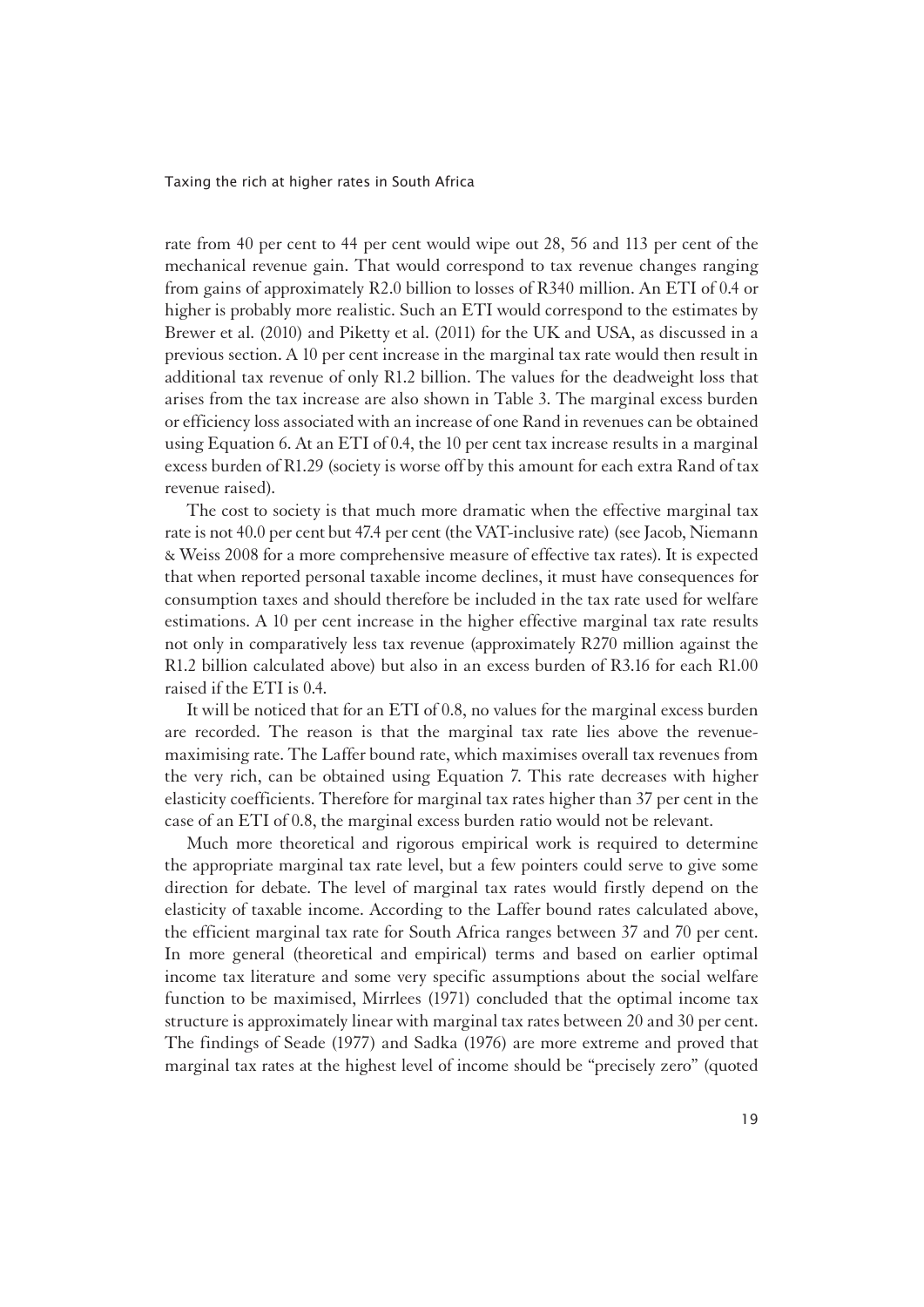|                                                                                                                                                  | Elasticity of taxable income<br>(ETI) |              |            |
|--------------------------------------------------------------------------------------------------------------------------------------------------|---------------------------------------|--------------|------------|
|                                                                                                                                                  | 0.2                                   | 0.4          | 0.8        |
| Mechanical response (Rm)                                                                                                                         | 2 7 1 2                               | 2 7 1 2      | 2 7 1 2    |
| Behavioural response (Rm)                                                                                                                        | $-763$                                | $-1, 526$    | $-3050$    |
| Change in tax revenue (Rm)                                                                                                                       | 1949                                  | 1 187        | $-339$     |
| Laffer bound tax rate (%)                                                                                                                        | 0.70                                  | 0.54         | 0.37       |
| Marginal excess burden (cents per Rand of revenue) if:<br>EMTR increases from 40.0 to 44.0 per cent<br>EMTR increases from 47.4 to 52.0 per cent |                                       | 1.29<br>3.16 | N/A<br>N/A |

Table 3: Revenue and efficiency consequences of increasing the marginal tax rate of the top 1 per cent of taxpayers by 10 per cent for South Africa (2010)

Note: EMTR = effective marginal tax rate;  $N/A$  = not applicable Source: Calculated from National Treasury & SARS (2011)

in Slemrod 1998: 13–22). Slemrod (1998: 17) remarks that the latter result should not be taken too seriously as a practical guide but "(i)t highlights the possibility that a utilitarian social objective function, even one that places a large weight on the welfare of the poor, is not necessarily maximised through high marginal tax rates on the rich".

The disproportionate share of capital income earned by the rich must also be factored in when the appropriate level of marginal tax rate at the top incomes is analysed. By distinguishing between capital income (interest, dividends, capital gains and profits from personal businesses) and labour income (for example, wages and salaries), the supporters of the dual income tax regime propose a single proportional rate for capital income set equal to the lowest income tax rate (the first income tax bracket) on personal (wage) income. Labour income is subject to a progressive rate structure and provides for tax deductions and exemptions to achieve equity objectives. Overall the taxation of labour income is therefore higher than on capital income (see Bird & Zolt 2010; Boadway 2005). In contrast, Matthews (2011: 29) argues that because tax expenditures and reliefs for capital income benefit the rich disproportionately, these should be scaled down if the motive is to raise more revenue from the top income recipients.

A final note on marginal tax rates and income inequality is associated with a report by Ayres and Edlin (2011) that recently appeared in the *New York Times*. They refer to an eminent American jurist, Louis D. Brandeis, who argued in the early twentieth century that at some point the concentration of economic power could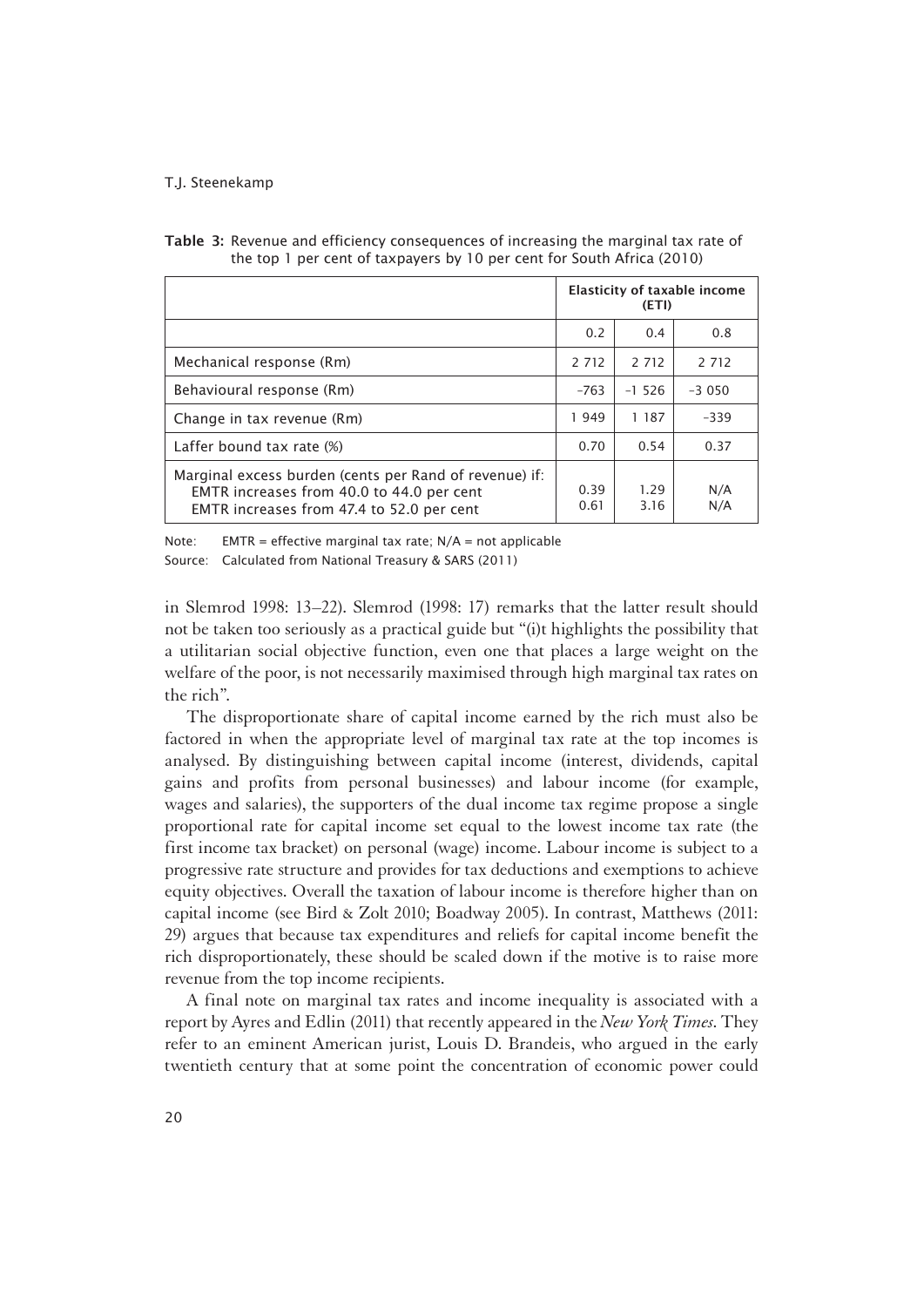undermine the democratic requisites of dispersed political power. In Brandeis's time, huge disparities between the rich and poor led to violent labour unrest and a reform movement. Ayres and Edlin (2011) believe that the tipping point beyond which income inequality should not be tolerated further can be measured by the ratio of the average income of the nation's richest 1 per cent to the median household income. Once the Brandeis ratio exceeds 36 times the after-tax income of this income group (the approximate level of income inequality that alarmed Brandeis in his time), an automatic extra tax on the rich should kick in. In this manner, inequality is taxed; "Billionaires could double their current income without the tax kicking in – as long as the median income also doubles. The sky is the limit for the rich as long as the 'rising tide lifts all boats'". This gives the rich (insofar as they are job creators) the incentive to make sure that wealth trickles down.

Using the Bureau of Market Research income and expenditure database (BMR 2010, 2011) and adjusting for inflation, the Brandeis ratio for South Africa was approximately 11 in 2011 – the average income of the top 1 per cent was 11 times that of the median household income. If it is assumed that this is the tipping point, a new tax bracket for the highest 1 per cent of income would be created and a marginal income tax rate could be calculated to reduce the after-tax ratio to 11.

### Alternatives to taxing the rich at higher rates

The estimated changes in tax revenue in Table 3 refer to the impact of higher marginal tax rates on taxable income. Depending on the values of the elasticity and Pareto parameters, the behavioural response of the rich might wipe out any revenue gain from a tax increase and might even result in a decrease in revenue. Matthews (2011: 28–32) suggests a number of alternatives to increasing marginal tax rates, including reducing tax expenditures, reducing tax relief for capital gains, taxing only capital income above a 'normal' rate of return, or aligning tax rates applicable to different types of income (interest, capital gains and dividends) to reduce arbitrage (tax shifting) opportunities. These options would apply to income receipts, but could be extended to taxing wealth and capital transfers, property taxes and consumption (luxury goods and services). The wealth, property and consumption alternatives, however, need further analysis and cannot be addressed in this study. Suffice it to say that government's recent introduction of *ad valorem* taxes on aircraft, helicopters, motorboats and sailboats may be indicative of a change in attitude regarding the taxation of luxury goods (National Treasury 2012: 58).

The calculations in Table 3 refer to taxable income. Once actual revenue collections are considered, the revenue outcomes from marginal tax increases might be even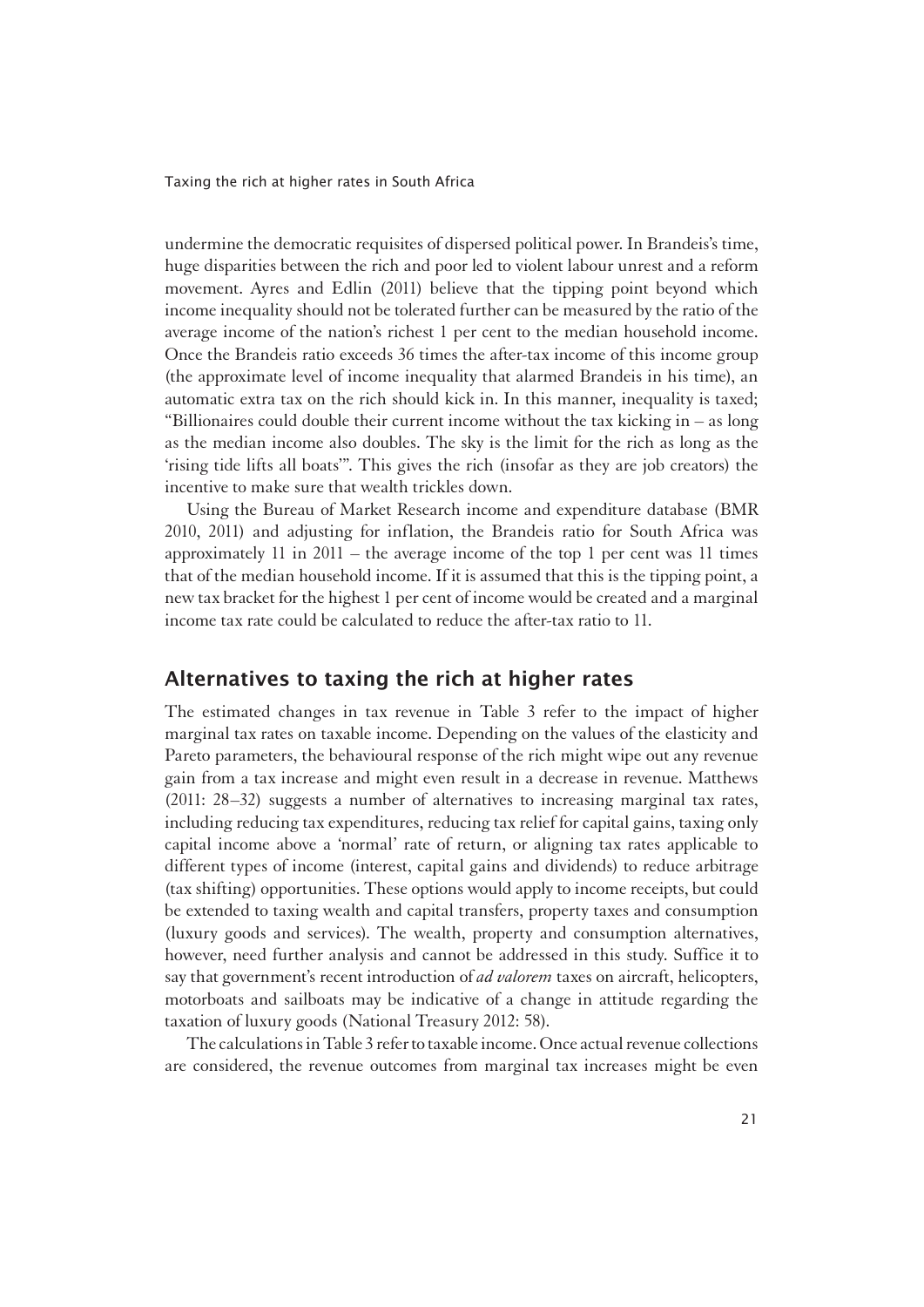more disappointing. A percentage of 91.6 of assessed taxpayers (with taxable income greater than R750 000) generated R50.4 billion in revenue on taxable income of R143.0 billion in 2010, that is, at an effective average rate of 35.2 per cent. One option to increase the average tax rate without affecting the marginal tax rate would be to reduce tax expenditures utilised by the rich (untaxed fringe benefits, exempt interest and dividends, medical and retirement deductions and rebates). The rich (taxable) income group utilised fringe benefits and deductions to the tune of approximately R12.5 billion in 2010. In Table 4, a selected group of tax expenditures used by the rich have been identified. Glaring examples of the disproportionate claiming of fringe benefits and deductions are the acquisition of assets below actual value and commission-related expenses. Thus by clamping down on tax expenditures or capping the amounts that can be claimed, the taxable income base can be broadened further.

Table 4: Selected tax expenditures utilised by the income group with taxable income greater than R750 000 (2010)

|                                                                         | No. in<br>taxable<br>group | Assessed<br>amount<br>(Rm) | <b>Portion of</b><br>taxable<br>group $(\%)$ | Share of total<br>assessed<br>amount (%) |
|-------------------------------------------------------------------------|----------------------------|----------------------------|----------------------------------------------|------------------------------------------|
| Fringe benefits - acquisition of asset<br>at less than the actual value | 32 473                     | 1687                       | 2.15                                         | 13.58                                    |
| Deductions - current pension fund<br>contributions                      | 36 207                     | 1 743                      | 1.55                                         | 3.92                                     |
| Deductions - current retirement<br>annuity fund contributions           | 56 703                     | 2 3 1 8                    | 1.67                                         | 8.24                                     |
| Deductions - other expenses related<br>to commission income             | 7 0 3 6                    | 922                        | 2 26                                         | 13.53                                    |

Source: Calculated from National Treasury & SARS (2011)

Areas where the rich are favoured in particular are the tax treatment of capital gains, share options and dividend income. As large holders of assets, the rich, very rich and super-rich earn proportionally more from these sources of income. Approximately 50 per cent of the allowance for share options were exercised by the 5.7 per cent of taxpayers who recorded taxable income above R750 000 in 2010. This could be indicative of the extent to which rich executives and professionals use this form of compensation as a loophole.

A somewhat different approach focuses on the process of income and wealth generation. The debate is then invariably about the economic virtues of the rich (the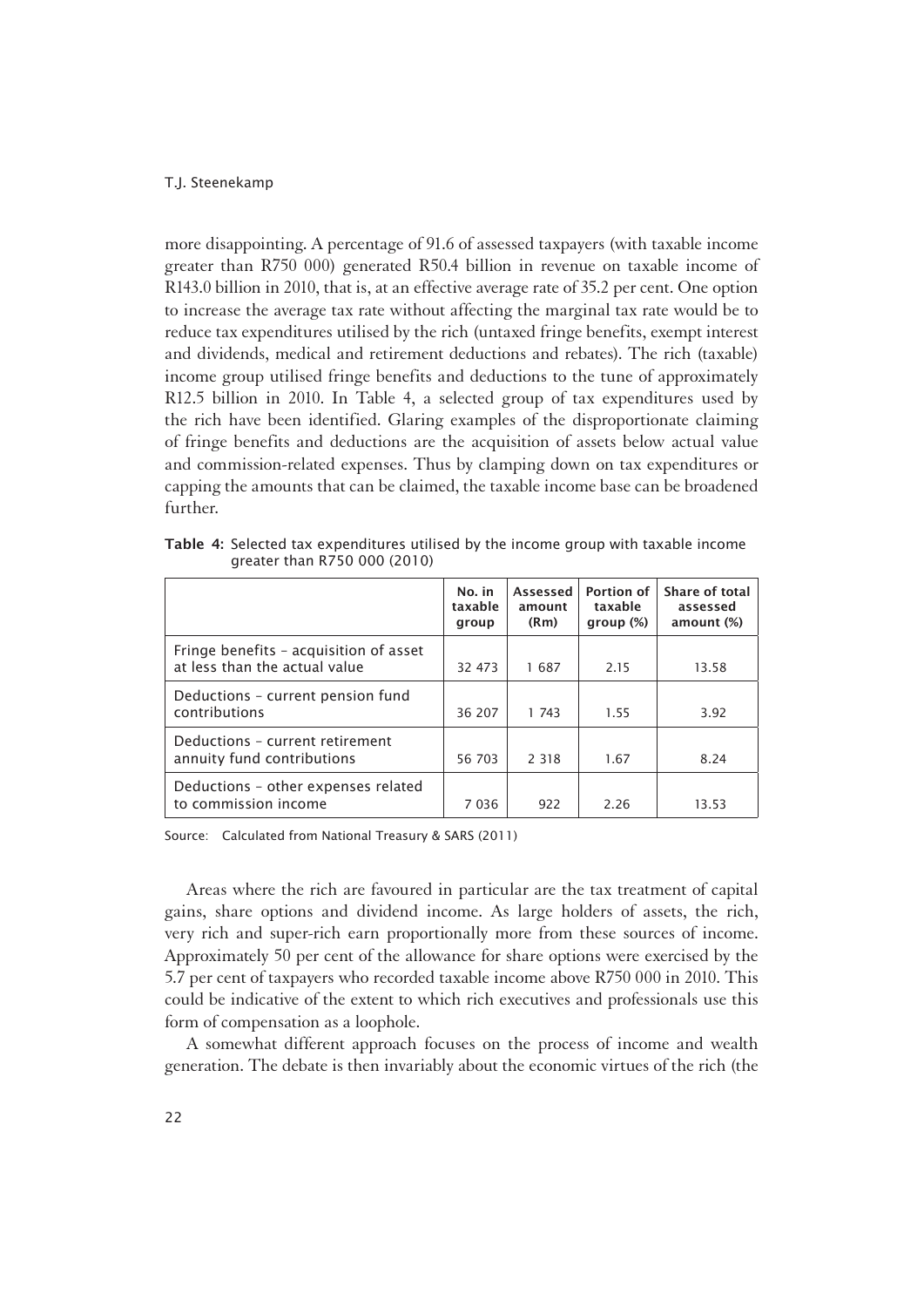positive externalities they create such as savings, investment, support for cultural activities, risk-taking and innovation) and the importance of fairness in the process of income generation (see Slemrod 1998). In respect of the savings behaviour of the rich, Dynan, Skinner and Zeldes (2000: 32) observed that there is still much to be learned but are convinced that the rich do indeed save more. On the issue of fairness, Nozick (1974) argues that if 'things' are obtained in a just manner, there is no justification for redistribution. 'Things' refers to capital and property which the rich, of course, hold in abundance. There is considerable variation in perspectives on the role of the rich in economic development, including the views of Max Weber and his followers ('the Protestant work ethic') and those of social Darwinists ('survival of the richest'). It is beyond the scope of this study to discuss these views, but there is certainly much disagreement – see for example De Long (1989) on the relationship between a strong (Protestant or cultural) work ethic and the role of the rich entrepreneurial class to accumulate. Also recognising the importance of processes or institutions, Miron (2011), in his response to Warren Buffet's assertion that the super-rich do not pay enough taxes, calls for a review of the rules and policies that favour the better off (for example, favouritism, political connections, and restrictive examinations and other barriers to entry into the professions that artificially restrict the supply of these services).

It is apparent that National Treasury is acutely aware of the alternatives to higher marginal tax rates. In the 2012 Budget Review (National Treasury 2012: 50–52, 187), a number of reforms were introduced or announced that have the effect of broadening the personal income tax base and taxing capital income more fairly, including the conversion of medical expenses to tax credits, increases in effective capital gains tax rates, the implementation of a dividend withholding tax, the capping of annual deductions for retirement contributions and the review of the various types of employee share schemes.

## Conclusion

1The distribution of aggregate income in South Africa is skew, and inequality did not improve between 1993 and 2008. In concert with other Anglo-Saxon countries and developing countries, the incomes of the top income groups have become less concentrated for most of the twentieth century. However, when the distribution within the top 1 per cent since 1980 is viewed, the inverted Pareto-Lorenz coefficients show that in all the countries there is growing concentration. In comparison with this selection of countries, concentration within the top 1 per cent of income in South Africa does not rank particularly high. There was nevertheless an increase in the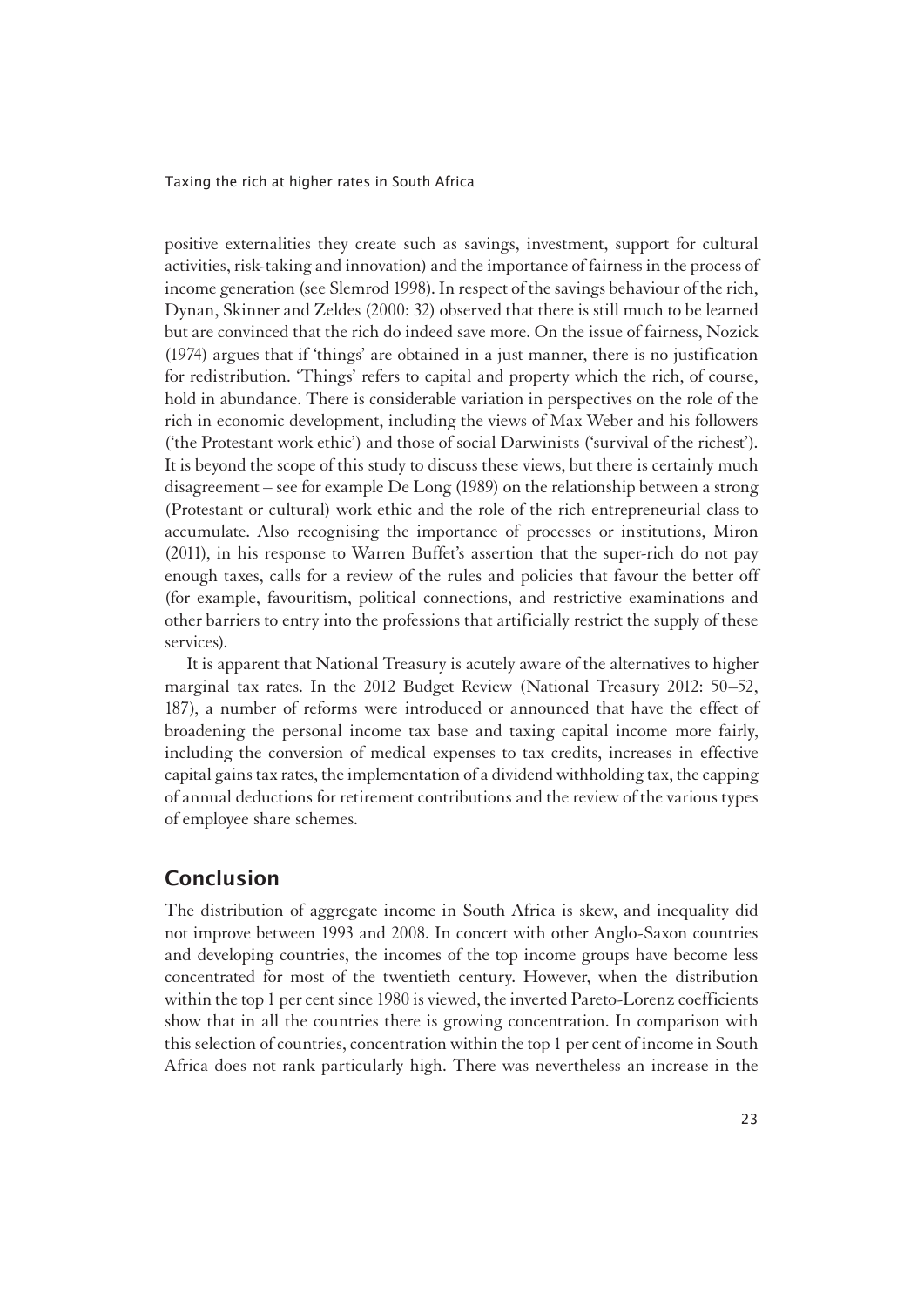share of the top 1 per cent in the last decade. Globally this led to concern and calls for higher taxes on this group.

To get some understanding of the constraints of using taxes to change the distribution of income in South Africa, a simple inter-country comparison shows that the average tax burden (excluding social security contributions) of 21.6 per cent of GDP is higher than in a selected group of developed and developing countries. Also the share of personal income tax (excluding SSC) generally exceeds that of DCs and LDCs. Further exploiting the tax system for revenue and distributional purposes might well establish South Africa as a high tax country, with detrimental consequences for growth and stability (in that taxpayer tolerance would be tested). Taxpayers' discomfort with higher tax rates to finance pro-poor policies is aptly illustrated by Seekings (2005), who shows that support for redistribution is far from unconditional. It is, however, not just the levels and composition of taxes that matter for redistribution purposes. Unfortunately, the empirical evidence on the overall impact of taxation on reducing inequality in South Africa is not very encouraging. Moreover, there is evidence that the tax effort in respect of personal income tax is already at a high level compared to other developing countries. This indeed calls into question the prospects for targeting personal income taxation and the rich.

Taxing the rich leads to behavioural responses that impact on revenue and economic efficiency. Using different elasticity of taxable income (ETI) coefficients, it was estimated that a 10 per cent increase in the top marginal tax rate would result in taxable income ranging from a gain of approximately R2 billion to losses of R340 million. Although these results are tentative, they show that taxing the rich at higher rates may not produce the revenue windfall expected. The marginal excess burden increases from R0.39 to R3.16, depending on the ETI and effective marginal tax rate, which also raises doubts regarding the economic efficiency of increasing tax rates. If government has a strong redistributive taste and does not value the marginal consumption of the rich, it can be concluded that the rich should indeed pay more tax but that marginal tax rates should not go up (*Economist* 2012a). There are also alternatives to raising marginal tax rates such as reducing tax expenditures that are disproportionately utilised by the rich and taxing the process whereby the rich become rich. The implication in this case may well be to stop squeezing the rich (*Economist* 2012b) and instead soak the rich (Dalmia 2011) by inter alia reducing marginal tax rates on capital income. This could be a step closer to a dual income tax system.

Finally, a brief incursion was made into measuring the tipping point beyond which income inequality will not be tolerated further (the Brandeis ratio). What the appropriate ratio for South Africa is or should be, and whether it is practical and feasible to implement such a cap on high-income earners, are moot points. However,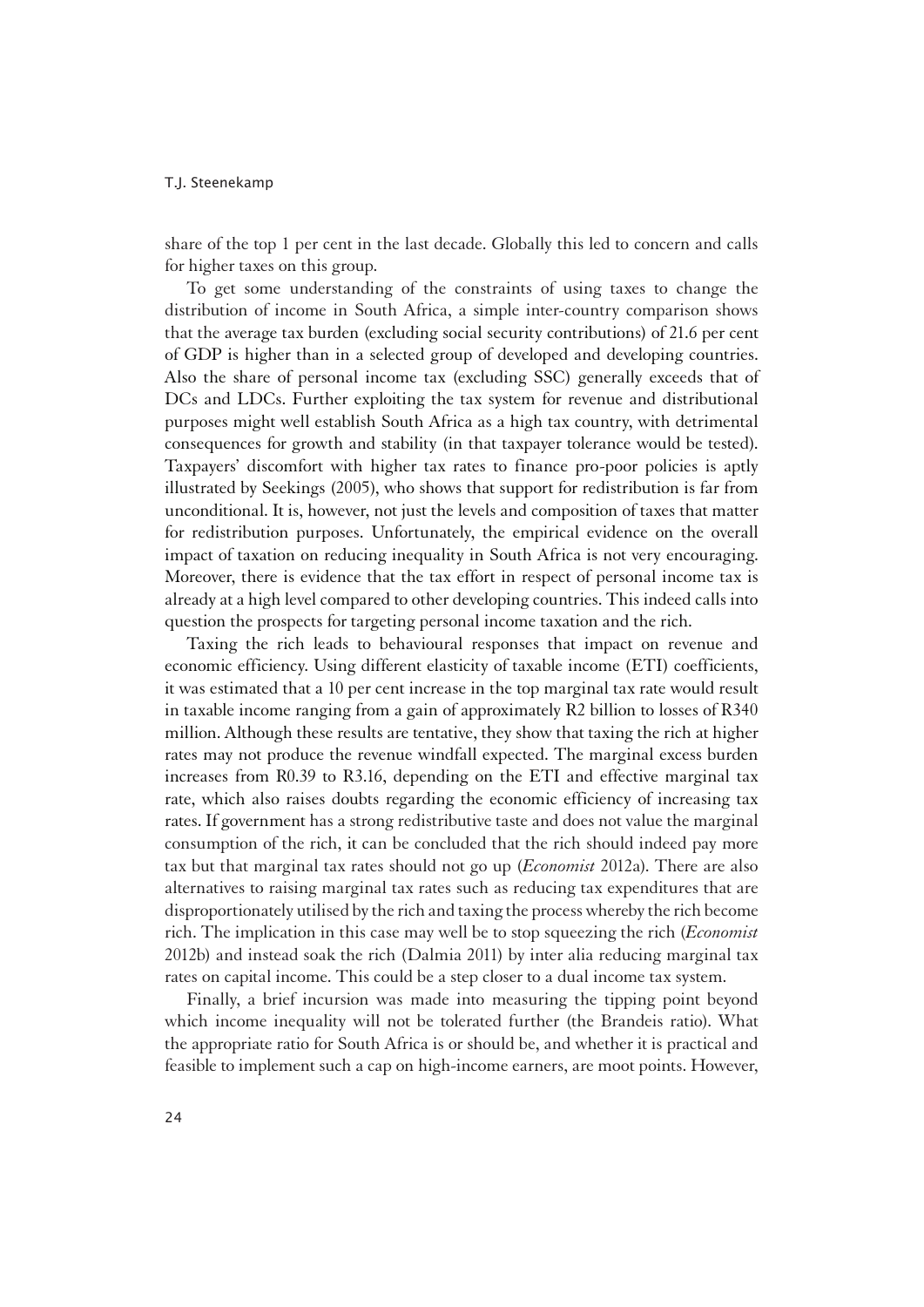the stage must surely be reached where huge and rising income inequalities will threaten democracy. This view would not be too far removed from that of Meltzer and Richard (1981), who argued that once the income of the median voter lies below the average income, there would be pressure for redistribution. The Brandeis ratio could then, in principle, be employed to check further deviation of the average from the mean, but always cognisant of the positive and negative incentive effects and other behavioural responses if the rich are taxed at higher rates.

## Acknowledgements

1The author would like to thank Prof. Estian Calitz and two anonymous referees for valuable comments and suggestions. Any remaining errors of fact or interpretation are the responsibility of the author.

## Endnotes

1 Tax revenue data are for central government only since such data are not available for the general government for all SADC countries.

## References

- Alvaredo, F. & Atkinson, A.B. 2010. *Colonial Rule, Apartheid and Natural Resources: Top Incomes in South Africa, 1903–2007.* Discussion Paper Series No. 8155. Centre for Economic Policy Research. [Online] Available at http://cepr.org/pubs/dps/DP8155.asp. Accessed: 6 March 2012.
- Alvaredo, F., Atkinson, A.B., Piketty, T. & Saez, E. 2012. The World Top Incomes Database, [Online] Available at http://g-mond.parisschoolofeconomics.eu/topincomes. Accessed: 2 April 2012.
- Atkinson, A.B. 2007. 'Measuring top incomes: methodological issues', In Atkinson, A.B. & Piketty, T., *Top Incomes over the Twentieth Century: A Contrast between Continental European and English-Speaking Countries*. Oxford: Oxford University Press.
- Atkinson, A.B. & Piketty, T. 2007. *Top Incomes over the Twentieth Century: A Contrast between Continental European and English-Speaking Countries*. Oxford: Oxford University Press.
- Atkinson, A.B. & Piketty, T. 2010*. Top Incomes over the Twentieth Century: A Global Perspective*. Oxford: Oxford University Press.
- Atkinson, A.B., Piketty, T. & Saez, E. 2011. 'Top incomes in the long run of history', *Journal of Economic Literature*, 49(1): 3–71.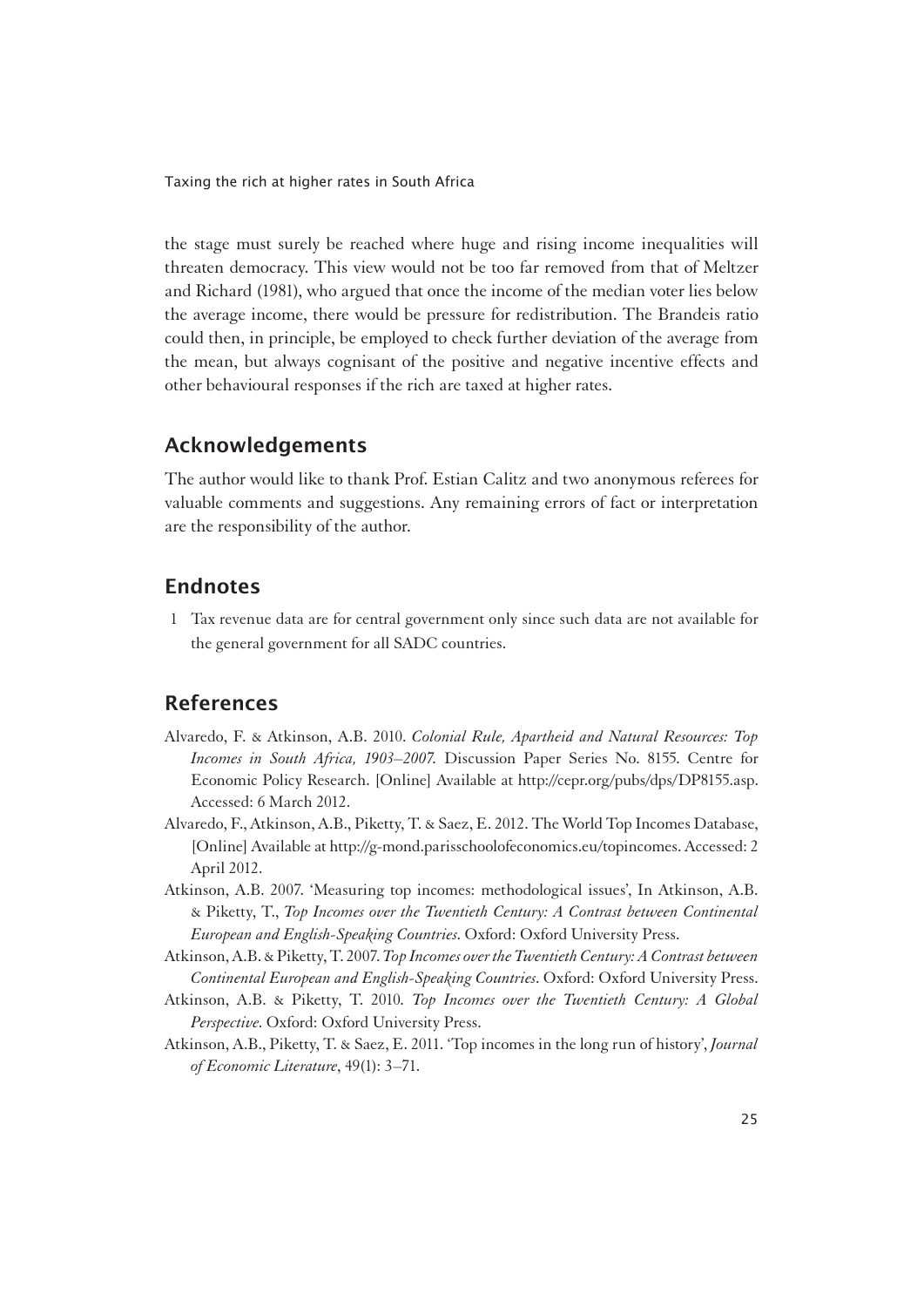- Ayres, I. & Edlin, A.S. 2011. 'Don't tax the rich. Tax inequality itself', *New York Times*, 18 December. [Online] Available at http://www.nytimes.com/2011/12/19/opinion/donttax-the-rich-tax-inequality-itself.ht. Accessed: 5 March 2012.
- Bird, R.M. & Zolt, E.M. 2010. 'Dual income taxation and developing countries', *Columbia Journal of Tax Law*, 1: 174–217.
- Boadway, R. 2005. 'Income tax reform for a globalized world: the case for a dual income tax', *Journal of Asian Economics*, 16: 910–927.
- Brewer, M. & Browne, J. 2009. Can more revenue be raised by increasing income tax rates for the very rich? IFS Briefing Note BN84.London: Institute for Fiscal Studies.
- Brewer, M., Browne, J. & Johnson, P. 2012. 'The 50p income tax rate: what is known and what will be known?' In Emmerson, C., Johnson, P. & Miller, H. (eds), *The IFS Green Budget*. London: Institute for Fiscal Studies.
- Brewer, M., Saez, E. & Shepard, A. 2010. 'Means-testing and tax rates on earnings', In *Dimensions of Tax Design: the Mirrlees Review*, chaired by Sir James Mirrlees for the Institute for Fiscal Studies. Oxford: Oxford University Press.
- Bureau of Market Research (BMR). 2010. *Income and Expenditure of Households in South Africa, 2008*–*2009*. Research Report No. 395. Pretoria: Bureau of Market Research, University of South Africa.
- Bureau of Market Research (BMR). 2011. *Personal Income Estimates for South Africa, 2011*. Research Report No. 407. Pretoria: Bureau of Market Research, University of South Africa.
- Carroll, C.D. 1998. *Why do the Rich Save so Much?* NBER Working Paper No. 6549. [Online] Available at http: //nber.org/papers/w6549.
- Claus, I., Creedy, J. & Teng, J. 2010. *The Elasticity of Taxable Income in New Zealand*. CAMA Working Paper No. 21/2010. [Online] Available at http://ssrn,com/abstract=1668209. Accessed: 25 April 2012.
- Dalmia, S. 2011. Soak the rich or soak the super rich? [Online] Available at http://reason. com/archives/2011/10/18/soak-the-rich-or-soak-the-supe. Accessed: 5 March 2012.
- De Long, J.B. 1989. The 'Protestant ethic' revisited: a twentieth-century look. [Online] Available at http://www.j-bradford-delong.net/pdf\_files/Protestant\_Ethic.pdf. Accessed: 28 April 2012.
- Dynan, K.E., Skinner, J. & Zeldes, S.P. 2000. *Do the Rich Save More?* NBER Working Paper No. 7906. Cambridge: National Bureau of Economic Research.
- *Economist*. 2012a. Taxing the rich in America: the politics of plutocracy America's rich should pay more, but there is no need to raise their income-tax rates. 21 January. [Online] Available at http://www.economist.com/node/21543165/print. Accessed: 31 January 2012.
- *Economist.* 2012b. Squeezing the rich: an already highly taxed country may be burdened even more. 3 March. [Online] Available at http: //www.economist.com/node/21548980/ print. Accessed:5 March 2012.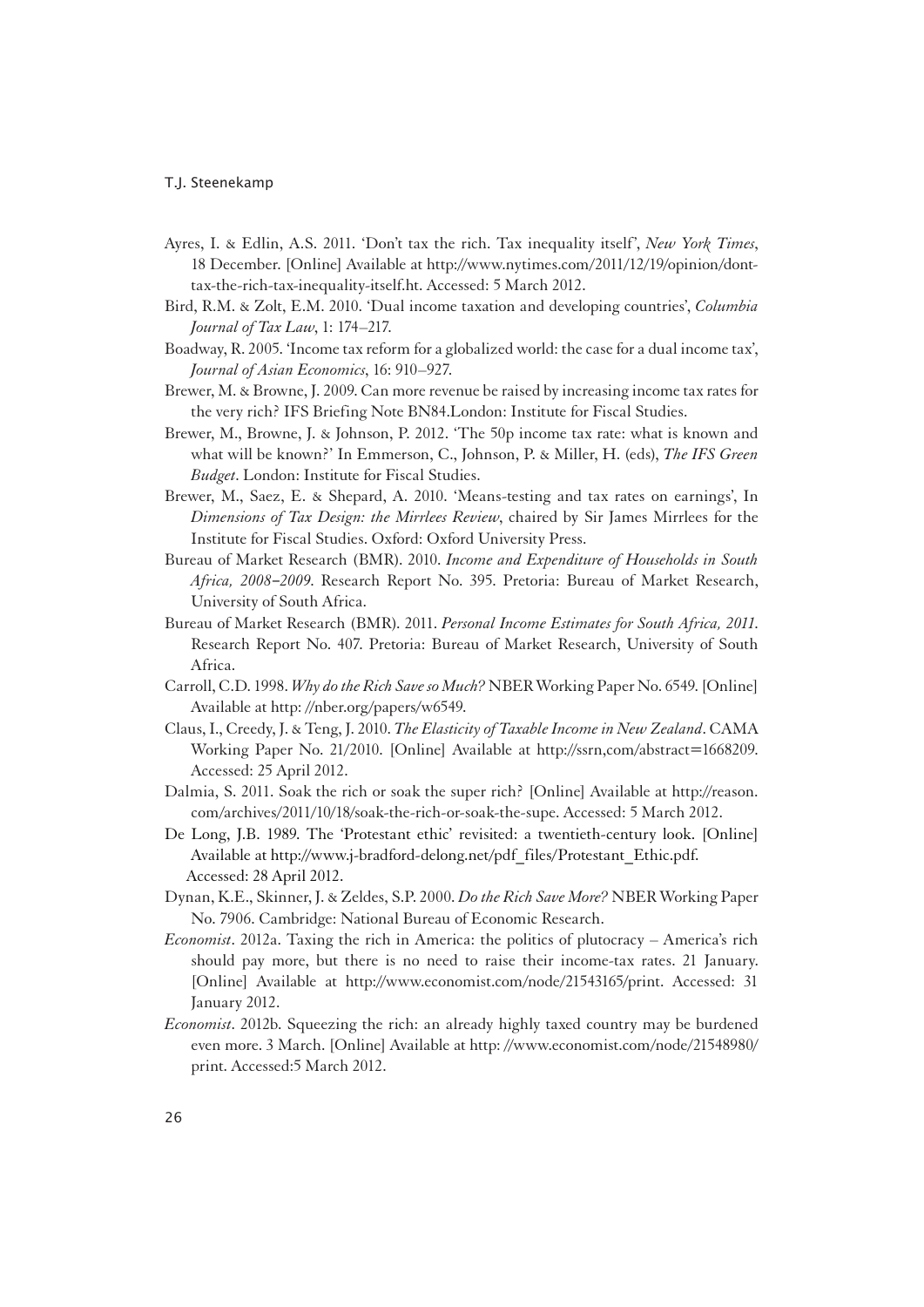- Feldstein, M.S. 2008. 'Effects of taxes on economic behaviour', *National Tax Journal*, LXI(1): 131–139.
- Gentry, W.M. & Hubbard, R.G. 2004. *'Success Taxes', Entrepreneurial Entry, and Innovation.* NBER Working Paper No. 10551. Available at http://www.nber.org/papers/w10551.
- Giertz, S.H. 2009. 'The elasticity of taxable income: influences on economic efficiency and tax revenues, and implications for tax policy', In Viard, A.D. (ed.), *Tax Policy Lessons from the 2000s*. Washington DC: AEI Press.
- Goolsbee, A. 1998. *It's not about the Money: why Natural Experiments don't Work on the Rich.* NBER Working Paper No. 6395. [Online] Available at: http://www.nber.org/papers/ w6395.
- Gruber, J. & Saez, E. 2002. 'The elasticity of taxable income: evidence and implications', *Journal of Public Economics*, 84: 1–32.
- IMF (International Monetary Fund). 2008. *Government Finance Statistics Yearbook 2008*. Washington: IMF.
- IMF (International Monetary Fund). 2010. Country reports for Angola, Botswana, DRC, Lesotho, Madagascar, Mozambique, Malawi, Namibia, Seychelles, Swaziland, Tanzania, Zambia, and Zimbabwe.
- Jacob, M., Niemann, R. & Weiss, M. 2008. *The Rich Demystified: a Reply to Bach, Corneo, and Steiner.* CESifo Working Paper No. 2478. [Online] Available at: www.SSRN.com.
- Keen, M., Kim, Y. & Varsano, R. 2008. 'The "flat tax(es)": principles and experience', *International Tax and Public Finance*, 15: 712–751.
- Leibbrandt, M., Woolard, I., Finn, A. & Argent, J. 2010. *Trends in South African Income Distribution and Poverty since the Fall of Apartheid*. OECD Social, Employment and Migration Working Papers, No. 101, OECD.doi:10.1787/5kmms0t7p1ms-en.
- Liebman, J.B. & Zeckhauser, R.J. 2004. Schmeduling. [Online] Available at http://www.hks. harvard.edu/fs/rzeckhau/Schmeduling\_Oct172004.pdf 1-60. Accessed: 27 April 2012.
- Matthews, S. 2011. *Trends in Top Incomes and their Tax Policy Implications*. OECS Taxation Working Papers, No. 4. [Online] Available at: http://dx.doi.org/10.1787/5kg3h0v004jfen.
- Meltzer, A.H. & Richard. S.F. 1981. 'A rational theory of the size of government', *Journal of Political Economy*, 89(5): 914–927.
- Meghir, C. & Phillips, D. 2010. 'Labour supply and taxes', *In Dimensions of Tax Design: the Mirrlees Review*, chaired by Sir James Mirrlees for the Institute for Fiscal Studies. Oxford: Oxford University Press.
- Miron, J.A. 2011. Why Warren Buffett is wrong. Cato Institute: Commentary. [Online] Available at http://www.cato.org/publications/commentary/why-warren-buffett-iswrong. Accessed: 5 March 2012.
- Mirrlees, J.A. 1971. 'An exploration in the theory of optimum income taxation', *Review of Economic Studies*, 38: 175–208.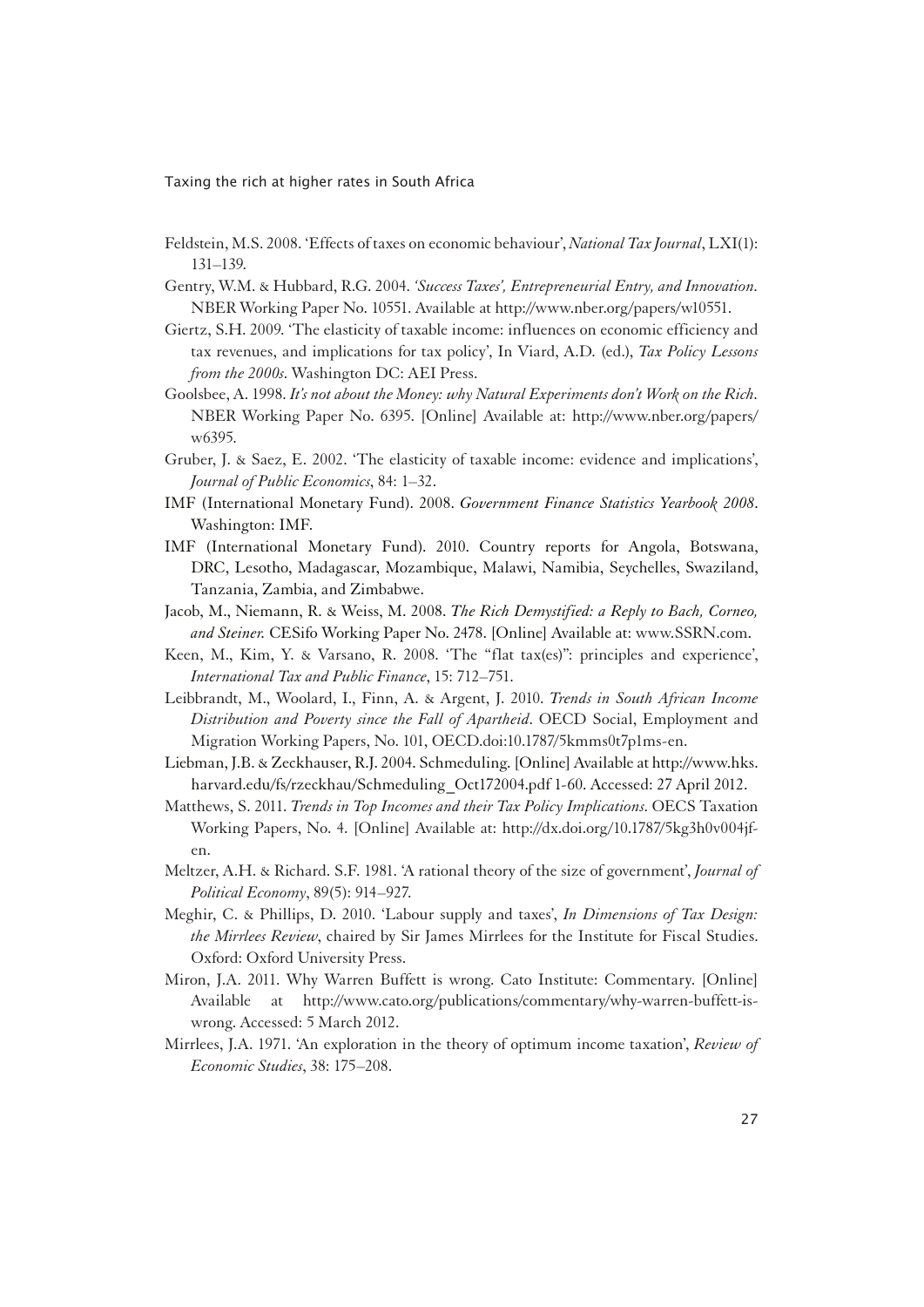- Moffitt, R.A. & Wilhelm, M. 1998. *Taxation and the Labour Supply Decisions of the Affluent.* NBER Working Paper No. 6621. [Online] Available at: http://www.nber.org/papers/ w6621.
- National Treasury & SARS (South African Revenue Service). 2011. *Tax Statistics 2011*. Pretoria: National Treasury.
- National Treasury. 2012. *Budget Review 2012*. Pretoria: National Treasury.
- New Zealand Treasury. 2009. Estimating the distortionary costs of income taxation in New Zealand. Background paper for Session 5 of the Victoria University of Wellington Tax Working Group. [Online] Available at: http://www.victoria.ac.nz/sacl/cagtr/twg/ publications/5-estimating-the-distortionary-costs-of-income-taxation-in-newzealandtreasury.pdf. Accessed: 25 April 2012.
- Nozick, R. 1974. *Anarchy, State and Utopia*. New York: Basic Books.
- Nyamongo, M.E. & Schoeman, N.J. 2007. 'Tax reform and the progressivity of personal income tax in South Africa', *South African Journal of Economics*, 75(3): 478–495.
- Piketty, T., Saez, E. & Stantcheva, S. 2011. *Optimal Taxation of Top Labor Incomes: a Tale of Three Elasticities*. NBER Working Paper No. 17616. Cambridge: National Bureau of Economic Research.
- Sadka, E. 1976. 'On income distribution, incentive effects, and optimal income taxation', *Review of Economic Studies*, 43: 261–268.
- Saez, E. 2004. *Reported Incomes and Marginal Tax Rates, 1960–2000: Evidence and Policy Implications.* NBER Working Paper No. 10273. Cambridge: National Bureau of Economic Research.
- Saez, E., Slemrod, J. & Giertz, S.H. 2012. 'The elasticity of taxable income with respect to marginal tax rates: a critical review', *Journal of Economic Literature,* 50(1): 3–50.
- Seade, J. 1977. 'On the shape of optimal tax schedules', *Journal of Public Economics*, 7: 203– 236.
- Seekings, J. 2005. *The Mutability of Distributive Justice Attitudes in South Africa*. CSSR Working Paper No. 125, Centre for Social Science Research, University of Cape Town. [Online] Available at: http://www.cssr.uct.ac.za/index.html. Accessed: 24 September 2012.
- Slemrod, J.B. 1998. *The Economics of Taxing the Rich*. NBER Working Paper No. 6584. Cambridge: National Bureau of Economic Research.
- Slemrod, J.B. 2000. *Does Atlas Shrug? The Economic Consequences of Taxing the Rich*. New York: Russell Sage Foundation; Cambridge: Harvard University Press.
- StatsSA. 2008. *Income and Expenditure of Households 2005/06*. Statistical release P0100. Pretoria: Statistics South Africa.
- Steenekamp, T.J. 2007. 'Tax performance in South Africa: a comparative study', *Southern African Business Review*, 11(3): 1–16.
- Steenekamp, T.J. 2012. 'The progressivity of personal income tax in South Africa since 1994 and directions for tax reform', *Southern African Business Review*, 16(1): 39–57.